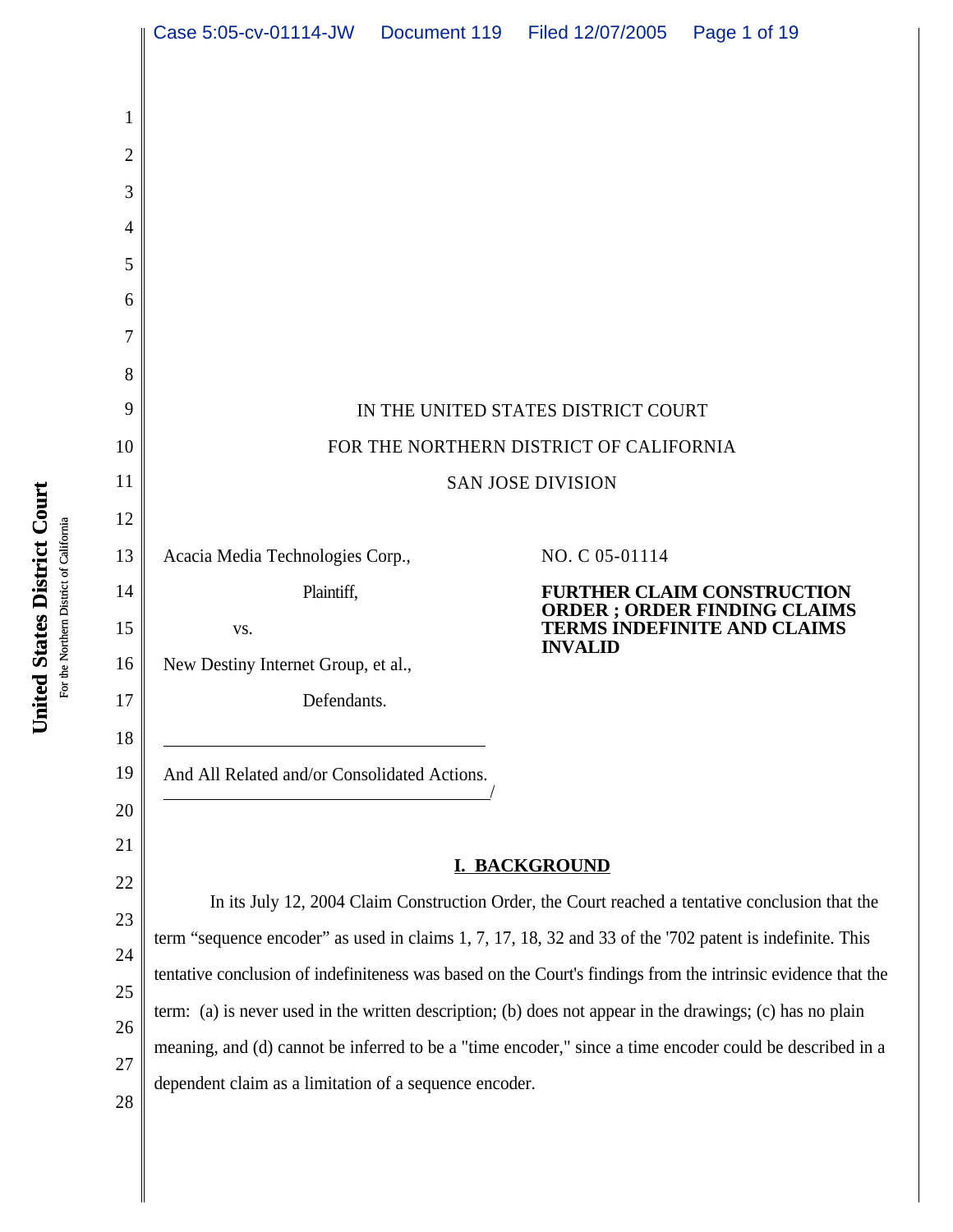In its July 12, Order, the Court also tentatively concluded that, based on the intrinsic evidence, the term "identification encoder," as used in claims 1, 5, 6, 17, 19, 27 and 31 of the '702 patent may be insolubly ambiguous because the term: (a) has no plain meaning; (b) is not defined in terms of what the apparatus is but rather how it functions; and (c) has no meaning to one of ordinary skill in the art, such that this person would understand the scope and bounds of the claim, when read in light of the specification. The Court, nevertheless, construed the claim term "identification encoder" in the '702 patent to mean "a structure that assigns a unique identification code."

8 9 10 The Court invited the parties to address the Court's concerns and specifically invited Plaintiff Acacia to present any extrinsic evidence on what a person of ordinary skill in the relevant art would understand the terms to mean when read in light of the patent specification.

11 12 13 14 15 16 While that invitation was outstanding, the case was placed under multi-district assignment. The Court invited all parties to submit briefs on any of the claim terms which the Court had construed. The Court reiterated its offer to Acacia to allow presentation of extrinsic evidence pertinent to the two terms tentatively found indefinite. The parties submitted briefs and declarations by proffered experts: Andrew B. Lippman and S. Merrill Weiss. On September 8 and 9, 2005, the Court conducted a hearing and the matter submitted for decision. This Order addresses the claim construction issues tendered to the Court.

# **II. STANDARDS**

18 19 20 21 22 23 24 25 26 27 Claim construction is purely a matter of law, to be decided exclusively by the Court. Markman v. Westview Instruments, Inc., 517 U.S. 370, 387 (1996). Claims are construed from the perspective of a person of ordinary skill in the art at the time of the invention. Markman v. Westview Instruments, Inc., 52 F.3d 967, 986 (Fed. Cir. 1995). To determine the meaning of the claim terms, the Court initially must look to intrinsic evidence, that is, the claims, the specification, and, if in evidence, the prosecution history. Autogiro v. United States, 384 F.2d 391 (Ct. Cl. 1967). The Court must look first to the words of the claims themselves. See Vitronics Corp. v. Conceptronic, Inc., 90 F.3d 1576, 1582 (Fed. Cir. 1996). These words are to be given their ordinary and customary meaning unless it is clear from the specification and prosecution history that the inventor used the term with a different meaning. Id. The claims should be

17

1

2

3

4

5

6

7

 $\begin{array}{c|c} 28 & 2 \end{array}$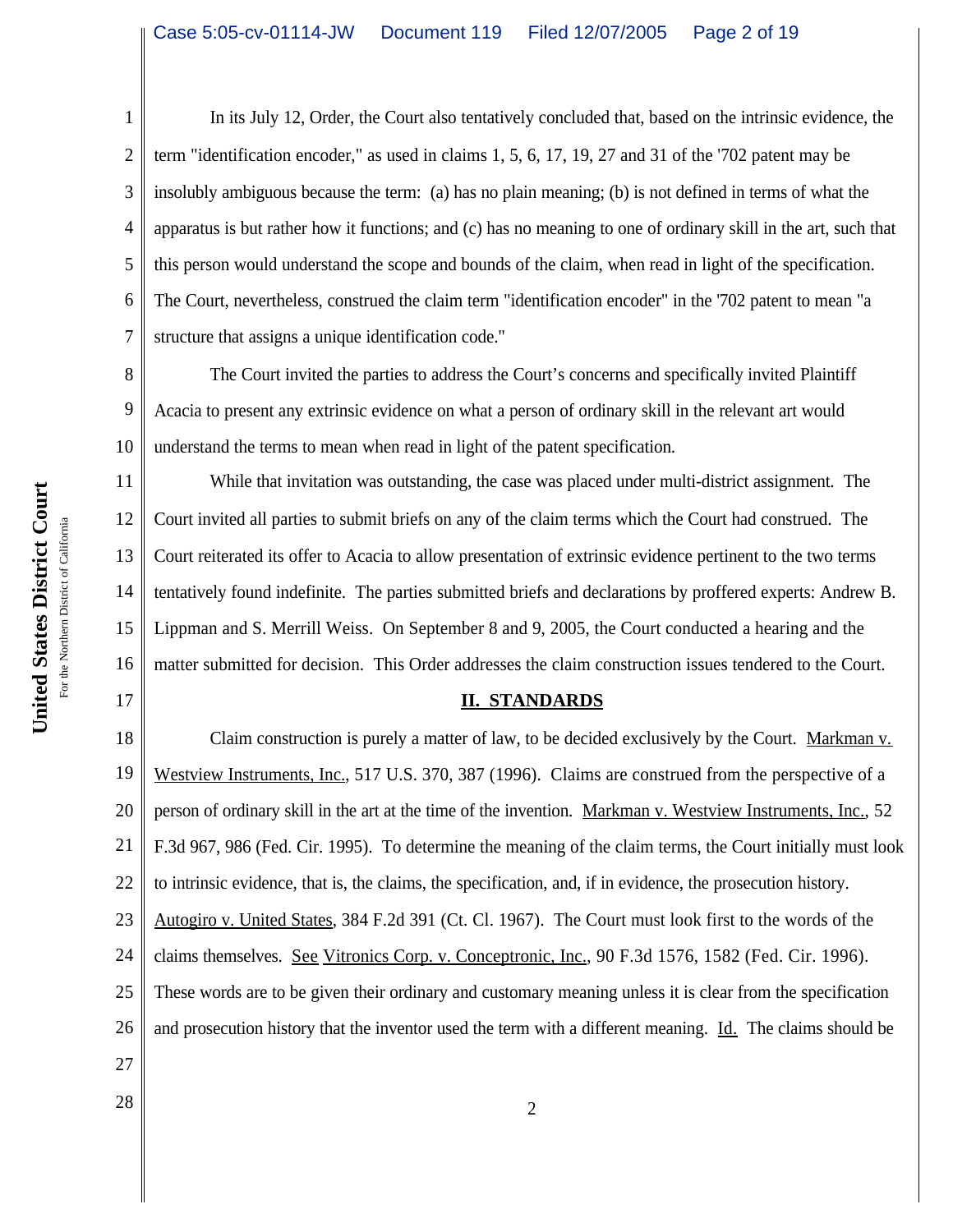1 2 interpreted consistently with the specification. See Renishaw PLC v. Marposs Societa' per Azioni, 158 F.3d 1243, 1250 (Fed. Cir. 1998).

4 6 Where intrinsic evidence alone resolves any ambiguity in a disputed claim term, it is improper to rely on evidence which is external to the patent and file history. Vitronics, 90 F.3d at 1583, 1585. However, extrinsic evidence may be considered in the rare instances where the intrinsic evidence is insufficient to enable the court to construe disputed claim terms. Id. at 1585. Common sources of extrinsic evidence include expert testimony, inventor testimony, dictionaries, and technical treatises and articles. Id. at 1584.

8

7

3

5

#### **III. DEFINITIONS CONFIRMED**

9 10 The Court reaffirms its July 12, 2004, Order and lets stand its definitions of the following terms, with any modifications noted:

11

#### **1. Transmission system**

12 13 14 The Court lets stand its previous definition of "transmission system" to mean an assembly of elements, hardware and software, that function together to convert items of information for storage in a computer compatible form and subsequent transmission to a reception system.

15

16

17

18

#### **2. Transmission system at a first location**

The Court lets stand its previous definition of "transmission system at a first location" to mean a transmission system at one particular location separate from the location of the reception system.

# **3. Reception system at a second location**

19 20 The Court lets stand its previous definition of "reception system at a second location" to mean a reception system at one particular location separate from the location of the transmission system.

21

# **4. In data communication with**

22 23 24 25 26 The Court lets stand its previous definition of "in data communication with" to mean two or more devices connected such that data is being transferred between the devices in real time. During the September hearing, questions arose as to the meaning of "in real time" after the previous order was issued. The Court defines "in real time" to mean that the receiving system receives the data in the same electronic time frame as the transmission system sends the data.

27

 $\begin{array}{c|c} 28 & 3 \end{array}$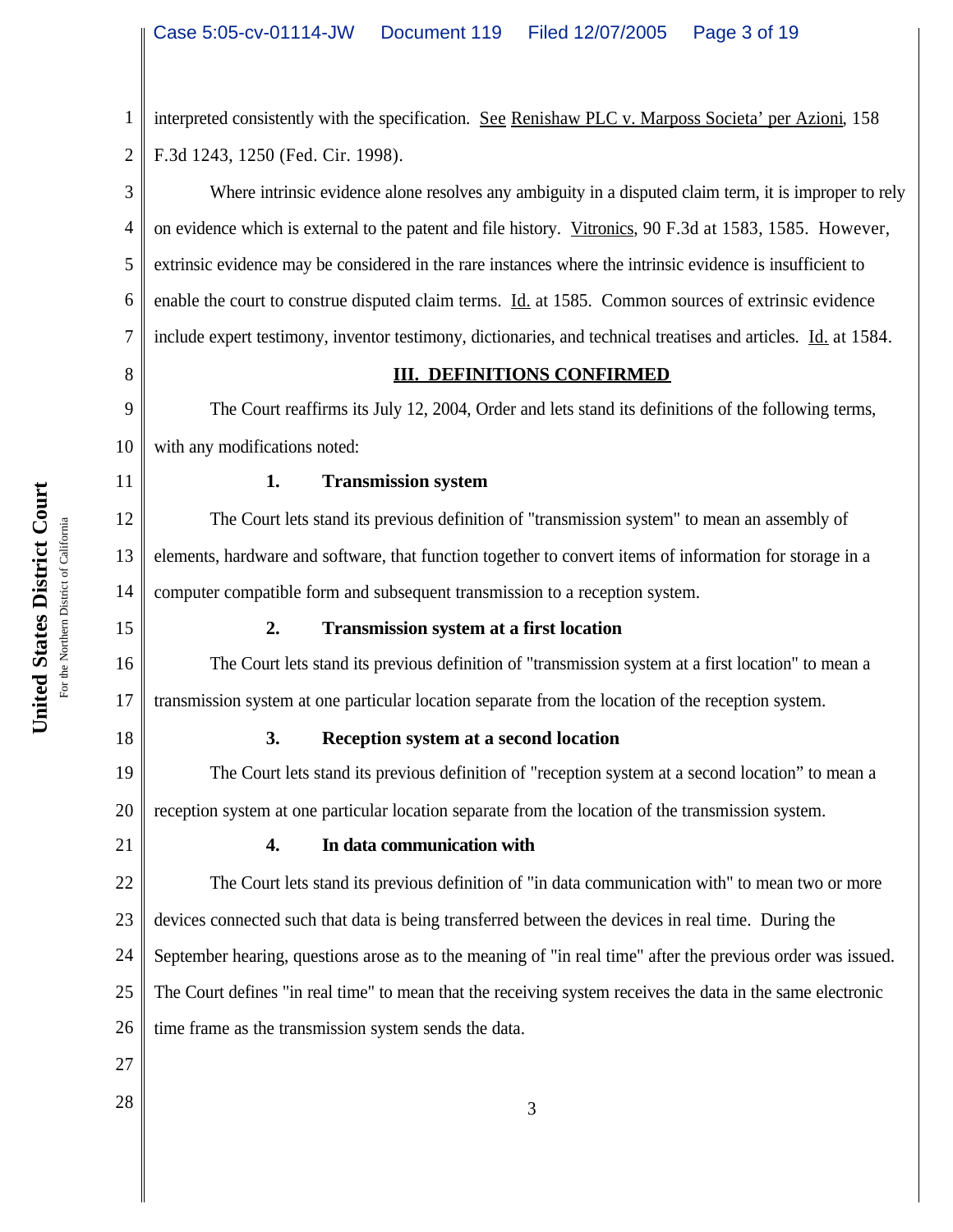| <b>COUL</b><br>istric<br>States<br>.<br>છ્<br>۱ie۰ | For the Northern District of Californ. |
|----------------------------------------------------|----------------------------------------|

| $\mathbf{1}$   | <b>Remote locations</b><br>5.                                                                                                                               |
|----------------|-------------------------------------------------------------------------------------------------------------------------------------------------------------|
| $\overline{2}$ | "Remote locations" was defined in the previous order as part of the '992 patent claim construction.                                                         |
| 3              | The Court includes the construction for the '992 patent in the '702 patent claim construction with its                                                      |
| 4              | justification outlined in the previous order. The term "remote locations" means positions or sites distant in                                               |
| 5              | space from some identified place or places.                                                                                                                 |
| 6              | 6.<br><b>Transceiver</b>                                                                                                                                    |
| 7              | The Court lets stand its previous definition of "transceiver" to mean a singular device capable of                                                          |
| 8              | both sending and receiving information.                                                                                                                     |
| 9              | IV. CLAIM TERMS TENTATIVELY FOUND INDEFINITE                                                                                                                |
| 10             | The Court now addresses the terms which it tentatively concluded were indefinite.                                                                           |
| 11             | The statutory requirement of definiteness.<br>A.                                                                                                            |
| 12             | Every patent's specification must "conclude with one or more claims particularly point out and                                                              |
| 13             | distinctly claiming the subject matter which the applicant regards as his invention." $35 \text{ U.S.C.} \$ 112, $\text{T}$ 2.                              |
| 14             | This requirement is commonly referred to as the "definiteness" requirement.                                                                                 |
| 15             | As the United States Supreme Court explained in General Electric Company v. Wabash Appliance                                                                |
| 16             | Corporation, 304 U.S. 364, 369 (1938):                                                                                                                      |
| 17             | Patents, whether basic or for improvements must comply accurately and<br>precisely with the statutory requirements as to claims of invention or             |
| 18             | discovery. The limits of a patent must be known for the protection of the<br>patentee, the encouragement of the inventive genius of others and the          |
| 19             | assurance that the subject of the patent will be dedicated to the public. The<br>statute seeks to guard against unreasonable advantages to the patentee and |
| $20\,$         | disadvantages to others arising from uncertainty as to their rights. The<br>inventor must inform the public during the life of the patent of the limits of  |
| 21             | the monopoly asserted, so that it may be known which features may be<br>safely used or manufactured without a license and which may not. The                |
| 22             | claims measure the invention. In a limited field the variant must be<br>clearly defined.                                                                    |
| 23             |                                                                                                                                                             |
| 24             | A patent claim which fails to meet the definiteness requirement is invalid. Id., See also United                                                            |
| 25             | Carbon Company v. Binney Company, 317 U.S. 228, 232 (1942); Default Proof Credit Card System,                                                               |
| 26             | Inc. v. Home Depot, 412 F.3d 1291, 1302-1303 (Fed. Cir. 2005).                                                                                              |
| 27             |                                                                                                                                                             |
| 28             | $\overline{4}$                                                                                                                                              |
|                |                                                                                                                                                             |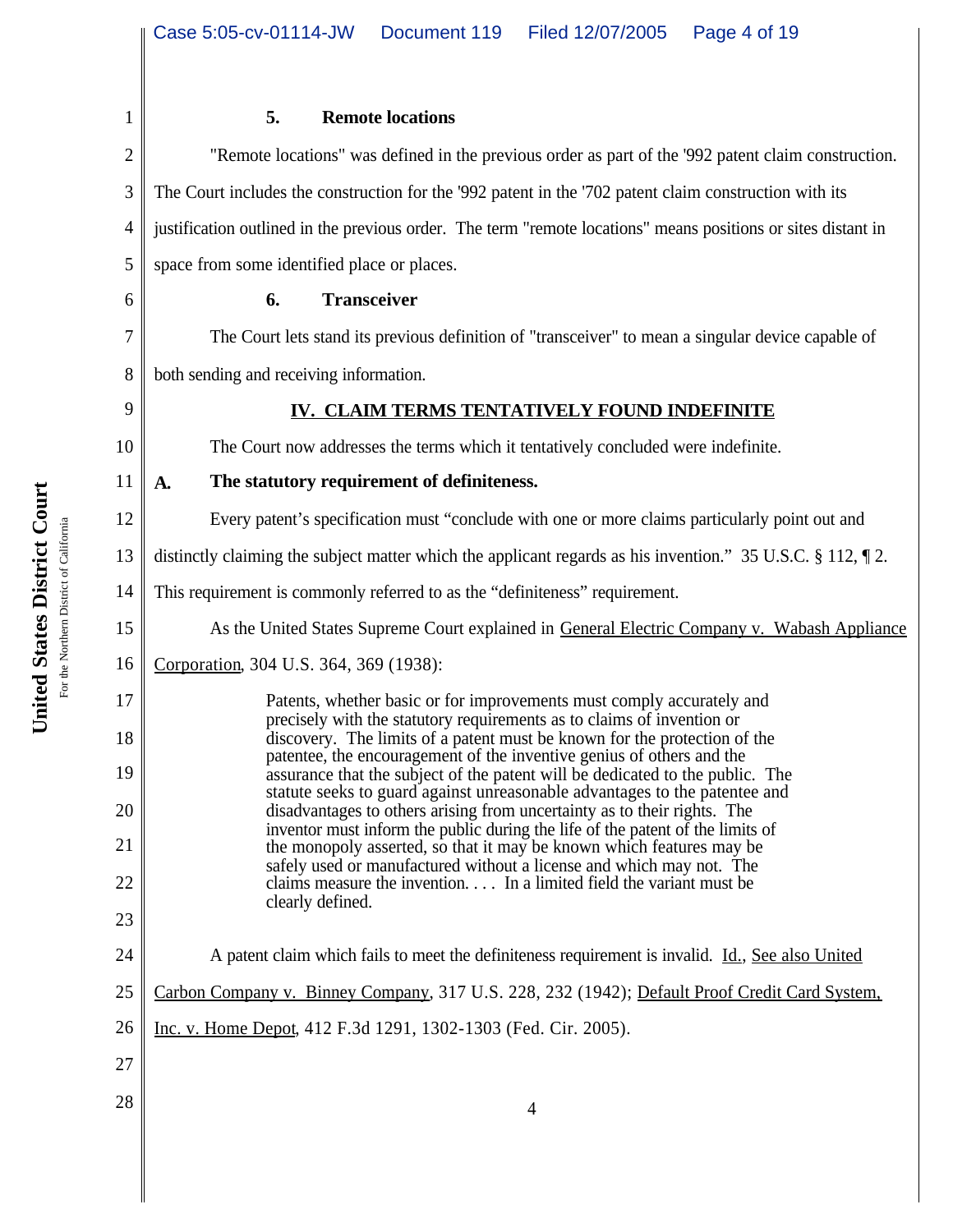2

3

4

5

1

# **B. The question whether a patent claim meets the definiteness requirement is a question of law for the Court.**

A determination as to whether a patent claim meets the definiteness requirement is a question of law to be decided by the court in performance of its duty as the construer of patent claims. Bancorp Services, L.L.C. v. Hartford Life Insurance Co., 359 F.3d 1367, 1371 (Fed. Cir. 2004).

6 7 8 9 10 11 12 13 14 An issued patent is entitled to a statutory presumption of validity. 35 U.S.C. § 282. A patent claim is indefinite only if, under these canons of construction, the court finds that one skilled in the art would not understand what is claimed when the claim is read in light of the specification. Personalized Media Communications, Inc. v. Int'l Trade Comm'n, 161 F.3d 696, 705 (Fed. Cir. 1968). If the Court is able to determine a reasonable, unambiguous meaning of the terms of a claim, as those terms would be understood by a person of skill in the art in light of the specification, even though the task is formidable and the conclusion is one over which reasonable people disagree, the claim is not indefinite. Bancorp Services, L.L.C., 359 F.3d at 1371; see also Datamize, L.L.C. v. Plumtree Software, Inc., 417 F.3d 1342, 1347- 1348 (Fed. Cir. 2005).

15 16 17 18 19 20 A determination of definiteness is made based upon proper interpretation of the meaning of the terms used in the claim, according to the canons of claim construction. Oakley, Inc. v. Sunglass Hut Int'l, 316 F.3d 1331, 1340-41 (Fed. Cir. 2003). Under those canons, interpreting the meaning of the terms begins with a review of the intrinsic evidence–the claims, other parts of the specification, and the prosecution history. Markman v. Westview Instruments, Inc., 517 U.S. 370 (1996); Datamize, L.L.C., 417 F.3d at 1348.

21 22 23 24 25 26 27 The claim terms are generally given their ordinary and customary meaning. If a technical term is used in a patent claim, generally, the term should be interpreted as having the meaning a person experienced in the field of the invention would give to it. See Verve, L.L.C. v. Crane Cams Inc., 311 F.3d 1116, 1119 (Fed. Cir. 2002). Testimony by a witness, who is recognized by the Court as an expert in the field of the invention, about the common meaning of a technical term at the time the application was filed, is instructive in ascertaining its meaning. See Glaxo Wellcome, Inc. v. Andrx Pharm., Inc., 344 F.3d 1226, 1229 (Fed. Cir. 2003); Optical Discorp v. Del Mar Avionics, 208 F.3d 1324, 1334 (Fed. Cir. 2000).

 $28 \parallel$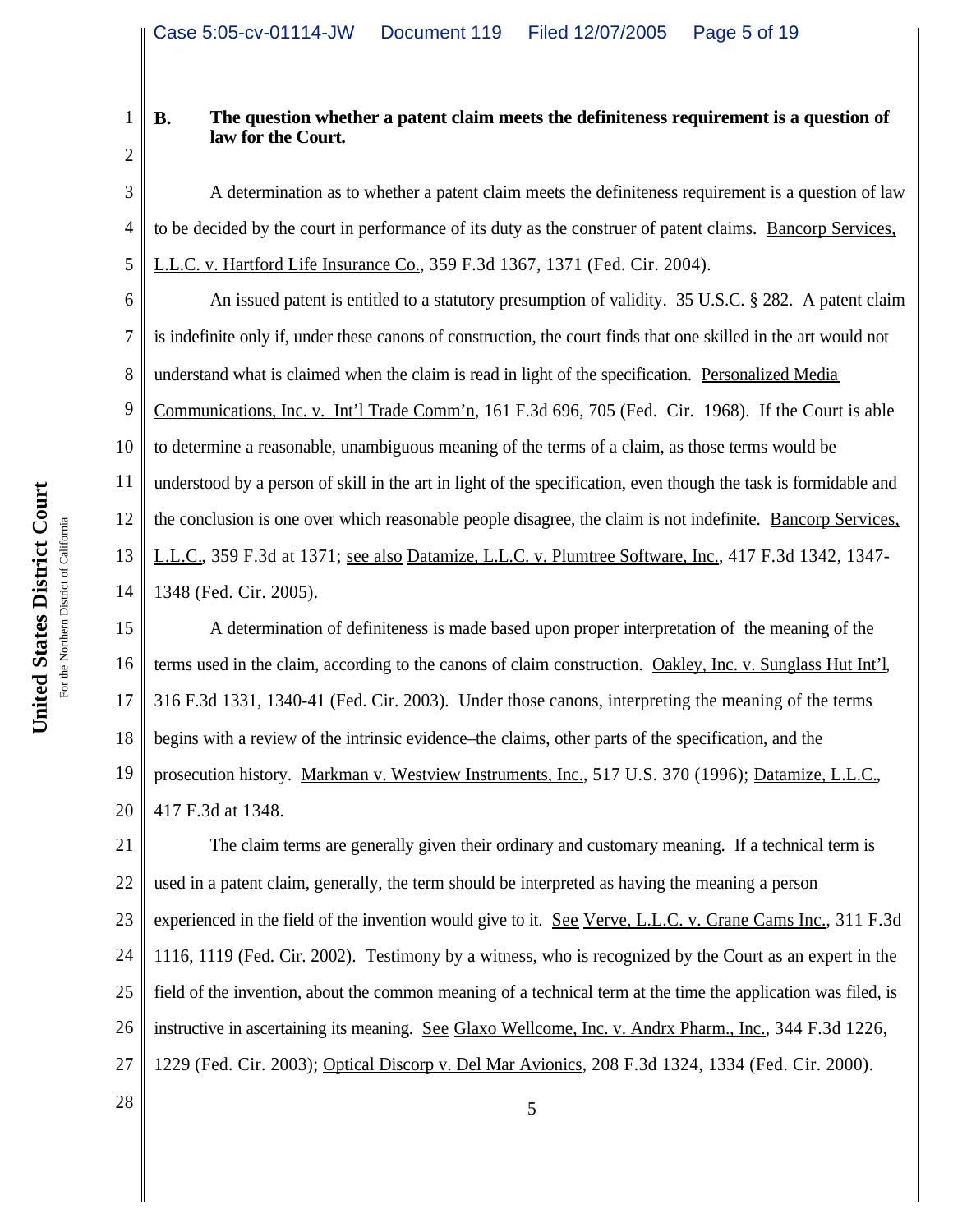|    | Case 5:05-cv-01114-JW Document 119                                                                                                                                                                                                                                                                  |                                       | Filed 12/07/2005                                                                                                                                  | Page 6 of 19                                                                                                  |  |  |  |
|----|-----------------------------------------------------------------------------------------------------------------------------------------------------------------------------------------------------------------------------------------------------------------------------------------------------|---------------------------------------|---------------------------------------------------------------------------------------------------------------------------------------------------|---------------------------------------------------------------------------------------------------------------|--|--|--|
| 1  | The Claims of the '702 Patent.<br>$\mathbf{C}$                                                                                                                                                                                                                                                      |                                       |                                                                                                                                                   |                                                                                                               |  |  |  |
| 2  | Claim 1 of the '702 patent claims:                                                                                                                                                                                                                                                                  |                                       |                                                                                                                                                   |                                                                                                               |  |  |  |
| 3  |                                                                                                                                                                                                                                                                                                     | 1. A communication system comprising: |                                                                                                                                                   |                                                                                                               |  |  |  |
| 4  |                                                                                                                                                                                                                                                                                                     |                                       | a transmission system at a first location in data communication with a<br>reception system at a second location, wherein said transmission system |                                                                                                               |  |  |  |
| 5  | comprises                                                                                                                                                                                                                                                                                           | a sequence encoder,                   |                                                                                                                                                   |                                                                                                               |  |  |  |
| 6  |                                                                                                                                                                                                                                                                                                     | an identification encoder, and        | a compressed data library in data communication with said                                                                                         |                                                                                                               |  |  |  |
| 7  | identification encoder,<br>wherein said identification encoder gives items in said                                                                                                                                                                                                                  |                                       |                                                                                                                                                   |                                                                                                               |  |  |  |
| 8  | compressed data library a unique identification code; and<br>wherein said reception system comprises<br>a transmission system, a transmission system,<br>a storage device in data communication with said transceiver,<br>user playback controls in data communication with said storage<br>device, |                                       |                                                                                                                                                   |                                                                                                               |  |  |  |
| 9  |                                                                                                                                                                                                                                                                                                     |                                       |                                                                                                                                                   |                                                                                                               |  |  |  |
| 10 |                                                                                                                                                                                                                                                                                                     |                                       |                                                                                                                                                   |                                                                                                               |  |  |  |
| 11 | device, and                                                                                                                                                                                                                                                                                         |                                       | a digital compressor in data communication with said storage                                                                                      |                                                                                                               |  |  |  |
| 12 | decompressor.                                                                                                                                                                                                                                                                                       |                                       | a playback device in data communication with said digital                                                                                         |                                                                                                               |  |  |  |
| 13 | ('702 patent, 19:26-47.)<br>"Sequence encoder."                                                                                                                                                                                                                                                     |                                       |                                                                                                                                                   |                                                                                                               |  |  |  |
| 14 | D.                                                                                                                                                                                                                                                                                                  |                                       |                                                                                                                                                   |                                                                                                               |  |  |  |
| 15 | 1.                                                                                                                                                                                                                                                                                                  |                                       | The term "sequence encoder" has no ordinary and customary meaning.                                                                                |                                                                                                               |  |  |  |
| 16 |                                                                                                                                                                                                                                                                                                     |                                       |                                                                                                                                                   | In addition to Claim 1, the term "sequence encoder is also used in Claims 7, 17, 18, 32 and 33 of             |  |  |  |
| 17 | the '702 patent. In its tentative conclusion, the Court determined that the term "sequence encoder" had no                                                                                                                                                                                          |                                       |                                                                                                                                                   |                                                                                                               |  |  |  |
| 18 | ordinary and customary meaning in the field of the invention.                                                                                                                                                                                                                                       |                                       |                                                                                                                                                   |                                                                                                               |  |  |  |
| 19 |                                                                                                                                                                                                                                                                                                     |                                       |                                                                                                                                                   | Initially, Acacia objected to that conclusion. <sup>1</sup> However, at the September 2005, hearing, Acacia   |  |  |  |
| 20 | tendered Mr. S. Merrill Weiss as an expert witness on how persons of ordinary skill would understand the                                                                                                                                                                                            |                                       |                                                                                                                                                   |                                                                                                               |  |  |  |
| 21 | terms used in the '702 patent claims and specification in 1991.                                                                                                                                                                                                                                     |                                       |                                                                                                                                                   |                                                                                                               |  |  |  |
| 22 |                                                                                                                                                                                                                                                                                                     |                                       |                                                                                                                                                   | Mr. Weiss opined that the field of the invention disclosed in the '702 patent was "system design" in          |  |  |  |
| 23 | the broadcast television industry. (TR. 18:23-25, 19:1-1.) Mr. Weiss opined that he had a sufficient                                                                                                                                                                                                |                                       |                                                                                                                                                   |                                                                                                               |  |  |  |
| 24 | background to express an opinion on the education and experience of a person skilled in that field in 1991.                                                                                                                                                                                         |                                       |                                                                                                                                                   |                                                                                                               |  |  |  |
| 25 | In that regard, Mr. Weiss testified that one skilled in system design in the television broadcast industry was                                                                                                                                                                                      |                                       |                                                                                                                                                   |                                                                                                               |  |  |  |
| 26 |                                                                                                                                                                                                                                                                                                     |                                       |                                                                                                                                                   |                                                                                                               |  |  |  |
| 27 | a "sequence encoder" is "an encoder which creates a sequence."                                                                                                                                                                                                                                      |                                       |                                                                                                                                                   | <sup>1</sup> Acacia contended that an encoder is "a device or system that encodes data." Acacia asserted that |  |  |  |
| 28 |                                                                                                                                                                                                                                                                                                     |                                       | 6                                                                                                                                                 |                                                                                                               |  |  |  |

United States District Court **United States District Court** For the Northern District of California For the Northern District of California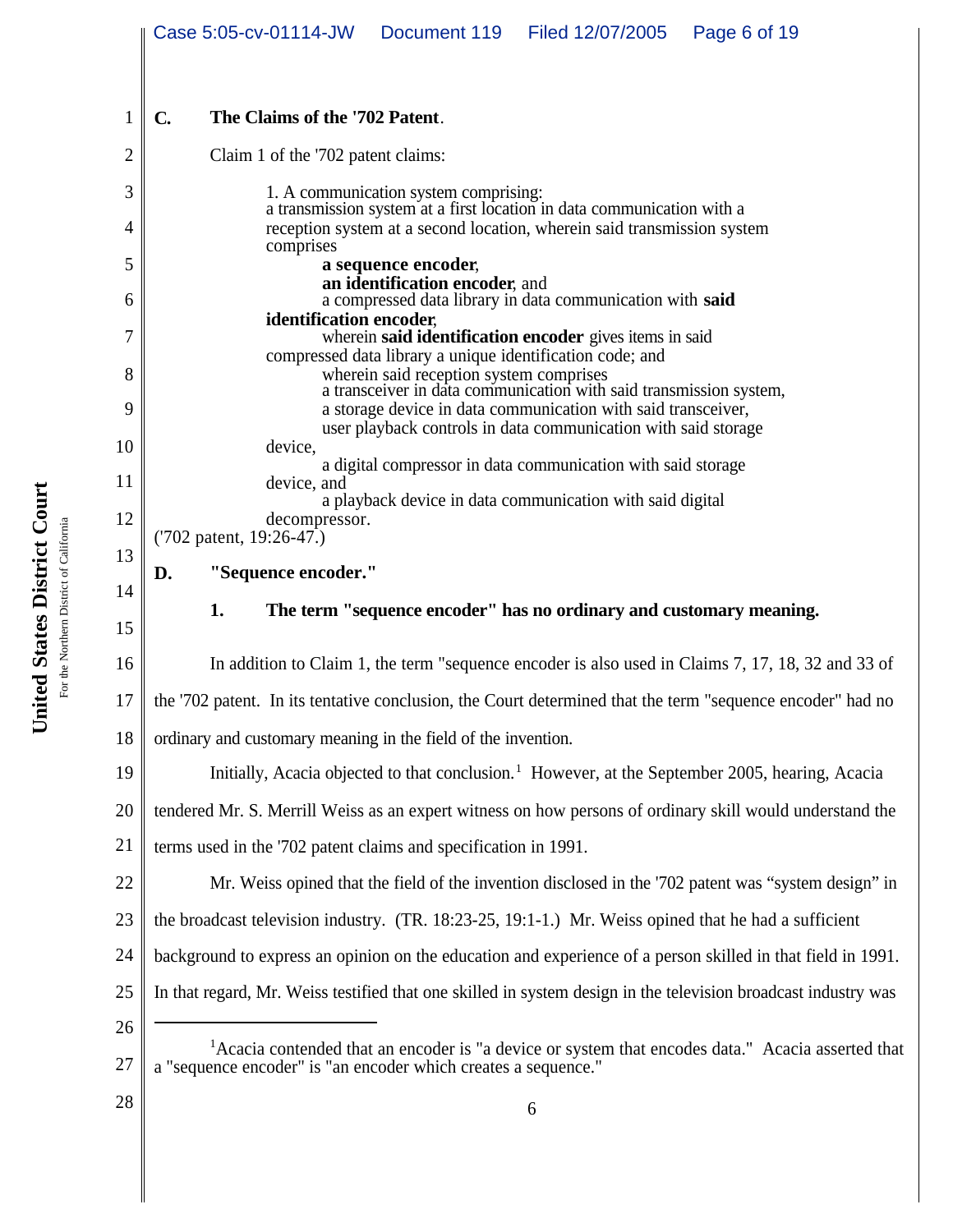| 1      |                                                                                                       |          | one who had a Bachelor of Science degree in electrical engineering, computer science or computer              |
|--------|-------------------------------------------------------------------------------------------------------|----------|---------------------------------------------------------------------------------------------------------------|
| 2      | engineering or the equivalent in experience in the broadcast television industry. (TR. 43.)           |          |                                                                                                               |
| 3      | Specifically, with respect to whether the term "sequence encoder" had an ordinary and customary       |          |                                                                                                               |
| 4      |                                                                                                       |          | meaning to one skilled in system design in the television broadcast industry, Mr. Weiss testified:            |
| 5      |                                                                                                       | Q.       | In 1991, did the term "sequence encoder" have an ordinary<br>meaning to one of ordinary skill in the art?     |
| 6<br>7 |                                                                                                       | Α.       | No.<br>* * *                                                                                                  |
| 8      |                                                                                                       | Q.       | In 1991, would the term "sequence encoder" have been a term of<br>art to one of ordinary skill in the art?    |
| 9      |                                                                                                       | A.       | No.<br>* * *                                                                                                  |
| 10     |                                                                                                       | Q.       | Are you aware of any dictionary in 1991 where it would have<br>defined the term "sequence encoder"?           |
| 11     |                                                                                                       | Α.       | No.                                                                                                           |
| 12     | $(TR. 64-65.)$                                                                                        |          |                                                                                                               |
| 13     | Accordingly, the Court confirms its tentative finding that the term "sequence encoder" is a technical |          |                                                                                                               |
| 14     |                                                                                                       |          | term which had no ordinary and customary meaning in the field of the invention at the time the patent was     |
| 15     | filed.                                                                                                |          |                                                                                                               |
| 16     | 2.                                                                                                    | defined. | "Sequence encoder" is a coined technical term which is not expressly                                          |
| 17     |                                                                                                       |          |                                                                                                               |
| 18     |                                                                                                       |          | A patentee is free to act as his or her own lexicographer. Acting as lexicographer, the patentee              |
| 19     |                                                                                                       |          | may either define a term used in a claim differently from its ordinary meaning or coin a new term. However,   |
| 20     |                                                                                                       |          | if the patentee chooses to act as his or her own lexicographer, the special definition must be clearly stated |
| 21     | within the patent specification or file history. Vitronics Corp., 90 F.3d at 1582.                    |          |                                                                                                               |
| 22     |                                                                                                       |          | Acacia now acknowledges that the term is a "coined term," meaning that the patentee made up the               |
| 23     |                                                                                                       |          | term acting as lexicographer. However, there is no clear statement of definition of the coined term           |
| 24     |                                                                                                       |          | "sequence encoder" in the specification or file history. Indeed, as the Court noted in its July 12 Order,     |
| 25     |                                                                                                       |          | other than in the claims themselves, the term "sequence encoder" is never used in the specification of the    |
| 26     |                                                                                                       |          | '702 patent and was never used or referred to in the prosecution of the '702 patent.                          |
| 27     |                                                                                                       |          |                                                                                                               |
|        |                                                                                                       |          |                                                                                                               |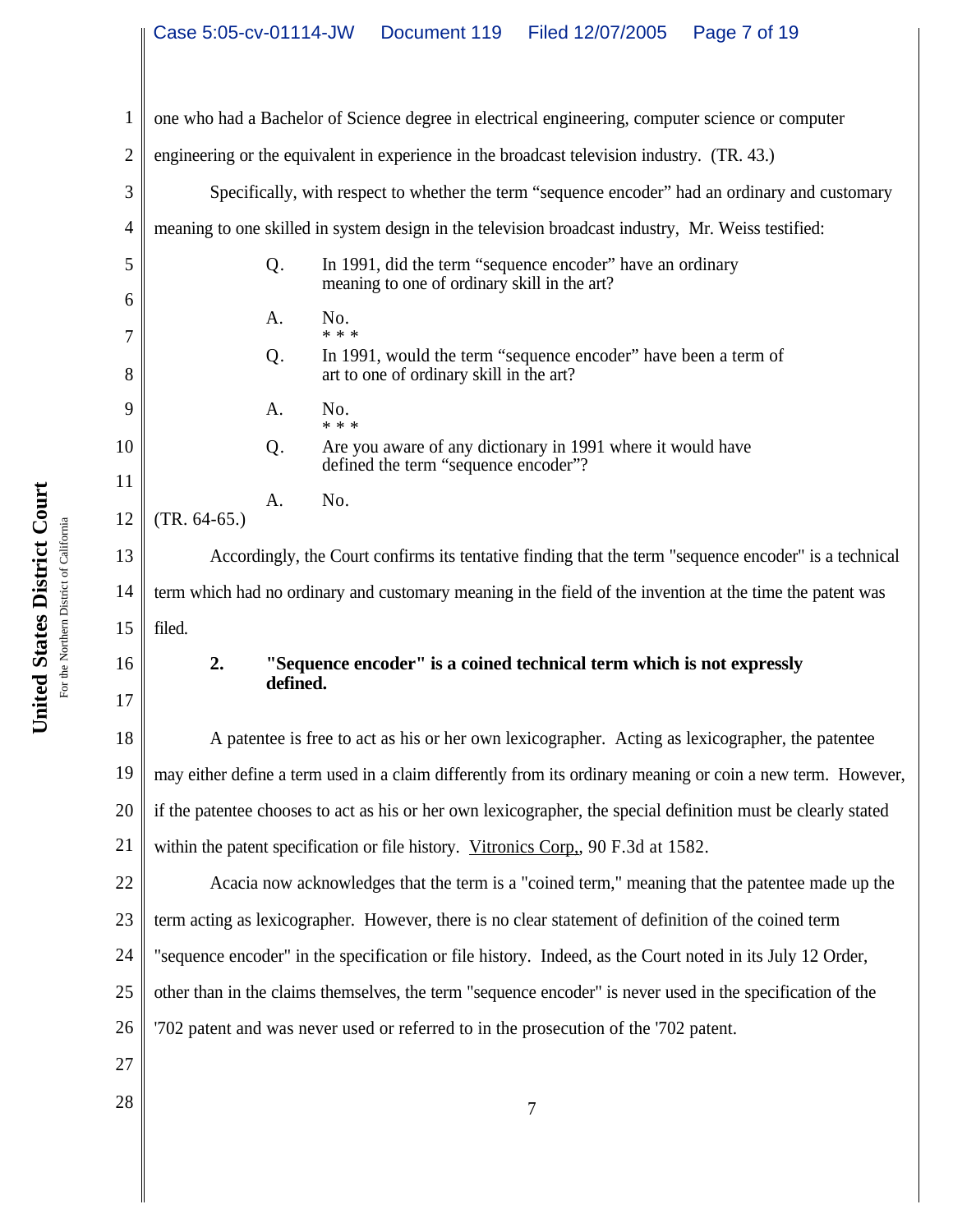1 2 3 4 If a patentee uses a coined technical term as an element of a claim and fails to clearly define the term elsewhere in the specification or prosecution history, the meaning of the term is left to speculation and subjective judgment. A patent claim, which includes as an element a term, the meaning of which is left to speculation and subjective judgment, is indefinite.

5 6 7 8 To avoid an ultimate finding of indefiniteness, Acacia contends that, although the term is not expressly defined in the specification, a person skilled in the art would infer a meaning for the term "sequence encoder" from the description in the specification of other devices. Specifically, Acacia contends that one skilled in the art would infer that by "sequence encoder" the patentee meant "a time encoder."

9 10

11

12

13

14

# **3. A patent claim is not indefinite if based on the specification, a meaning for an otherwise undefined term can be inferred from the specification.**

Acacia directs the Court to two decisions of the Federal Circuit which it asserts as authority for a methodology of defining coined claim terms that have no meaning in the art and are not referred to in the specification: Bancorp Services L.L.C. v. Hartford Life Insurance Co., 359 F.3d 1367 (Fed. Cir. 2004) and Network Commerce, Inc. v. Microsoft Corp., 422 F.3d 1353 (Fed. Cir. 2005).

15 16 17 18 19 20 21 22 23 24 25 In Bancorp a patent describes a system for administering and tracking the value of life insurance policies in separate accounts. Bancorp Services, 359 F.3d at 1369. The independent claims used the term "surrender value protected investment credits." Except for use in the claims themselves, the term was not used in the patent. The trial judge found the term to be unclear in meaning as to render the patent claims invalid. Bancorp argued that the challenged term meant the same as "stable value protected investment," a term which was commonly understood in the insurance field and which was used and defined in the specification. Id. at 1370. On appeal the Federal Circuit agreed with Bancorp that based on the specification the terms were equivalent to one another.  $\underline{Id}$ . at 1373. Thus, Bancorp Services stands as authority that the failure to define a term is not fatal if the meaning of the term can be fairly inferred from terms in the specification which were commonly used in the field and which those of skill in the industry regarded as synonymous.

26 27 In Network Commerce the term "download component" was used in the claims. Network Commerce, 422 F.3d at 1357. It was found to be a term which had no commonly understood meaning nor

 $\begin{array}{c|c} 28 & 8 \end{array}$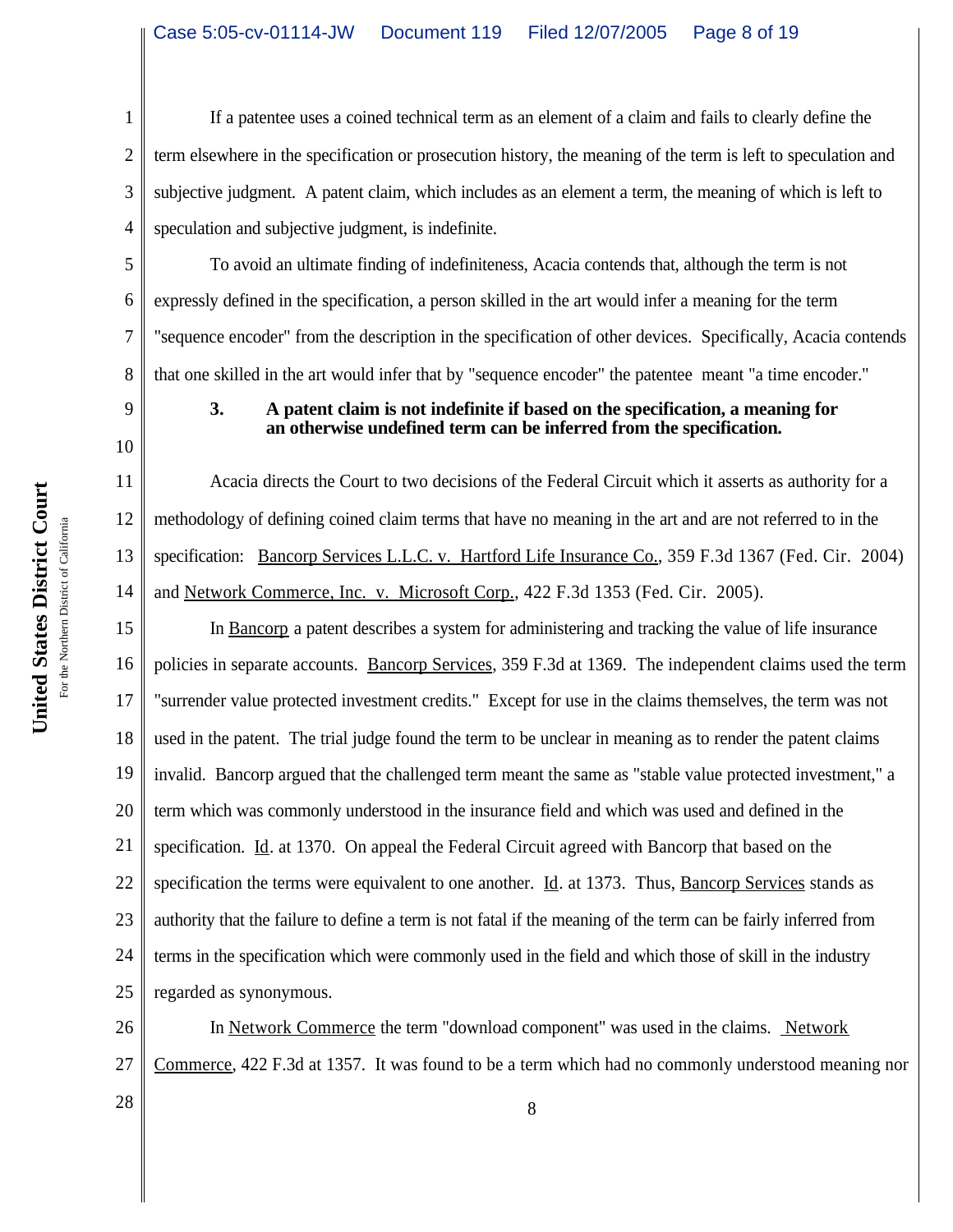1 2 3 4 one with a specialized meaning in the field of the invention. However, the Federal Circuit gave a definition to the term based on the specification. The claims stated how the "download component" functioned in the claimed method. The Circuit Court relied on references to "download file" in the specification to define "download component." Id. at 1360-1361.

5 6 7 8 This Court notes that Network Commerce is not a case where the claim was being reviewed to determine if it met the "definiteness" requirement. The issue in Network Commerce was whether or not the definition of the term should include a "boot program" which interacts with the operating system of the computer. The Circuit held that it did:

> In summary, the specification makes clear that the download component must include a boot program, and that the boot program interacts directly with the operating system of the computer without the assistance of any other program. Accordingly, we construe "download component to mean...

12 Id.

9

10

11

13 14 15 16 17 Acacia is correct, however, that in both cases, the Federal Circuit gave definition to a coined term which was not expressly defined in the specification. However, in both cases, the Federal Circuit relied on the intrinsic language of the patent specification to construe the meaning of the subject terms. The question in this case becomes whether based on the specification of the '702 patent, it can be reasonable inferred that the term "sequence encoder" means "time encoder."

18

# **4. A "time encoder" is referred to in the specification.**

19 20 21 22 The term "time encoder" is itself a coined technical term with no ordinary and customary meaning to one skilled in the field of system design at the time the '702 patent was filed. Mr. Weiss, though, testified that in his opinion a "time encoder" was essentially a "time code generator," which was known at the time of the invention (TR. 173:23-25.)

23 24 25 The Court considered the device called "time encoder" when the Court defined the term "ordering means" in construing the '992 patent. The '702 patent shares the same specification as the '992 patent. With respect to "time encoder," the specification states:

- 26 27 The transmission system 100 of the present invention also preferably includes ordering means for placing the formatted information into a sequence of addressable data blocks. As shown in FIG. 2a, the ordering
- $\begin{array}{c|c}\n 28 & \rightarrow \text{9}\n \end{array}$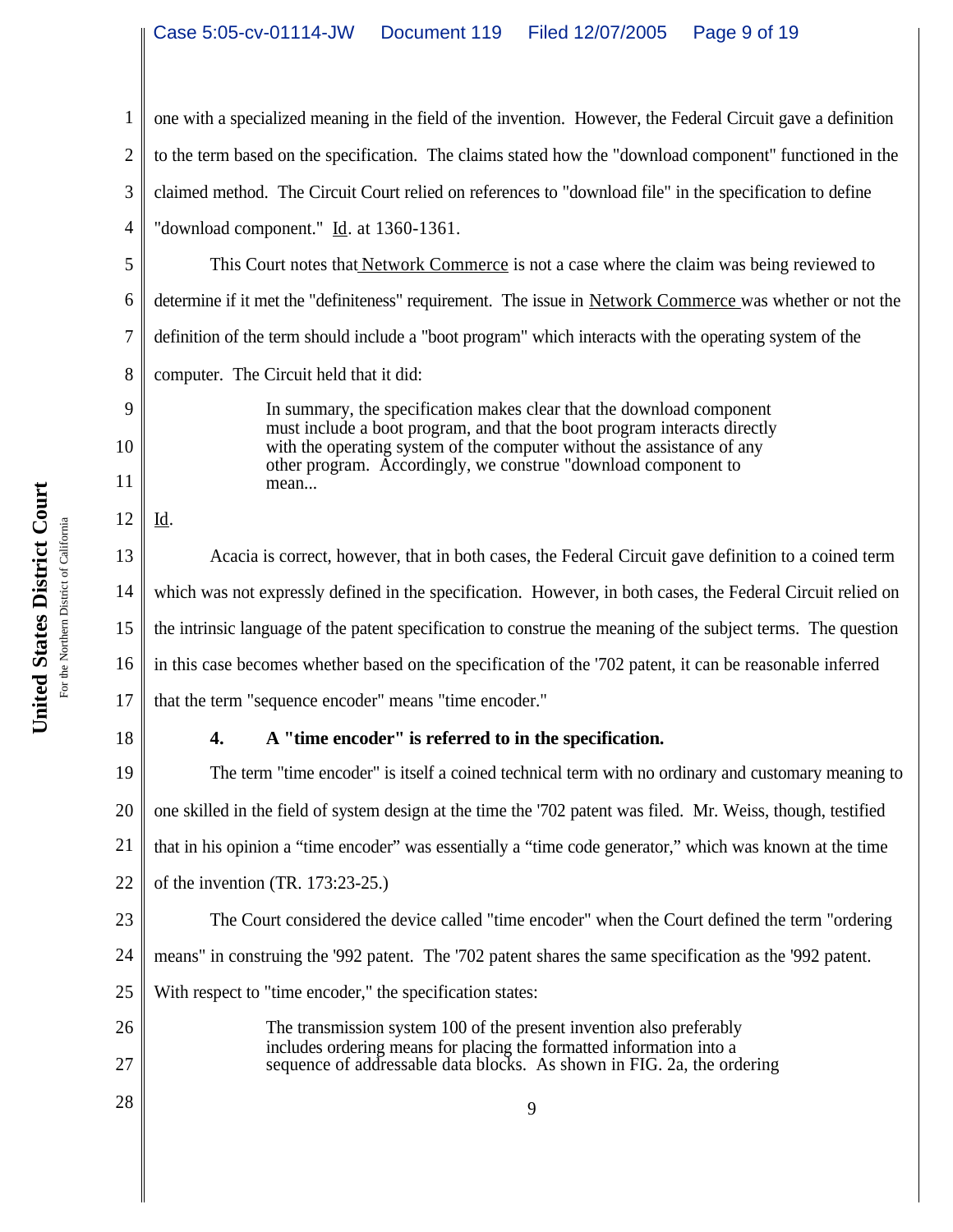|                | Page 10 of 19<br>Case 5:05-cv-01114-JW<br>Document 119<br>Filed 12/07/2005                                                                  |
|----------------|---------------------------------------------------------------------------------------------------------------------------------------------|
|                |                                                                                                                                             |
| 1              | means in the preferred embodiment includes time encoder 114. After the                                                                      |
| $\overline{2}$ | retrieved information is converted and formatted by the converter 113, the<br>information may be time encoded by the time encoder 114. Time |
| 3              | encoder 114 places the blocks of converted formatted information<br>from converter 113 into a group of addressable blocks. The preferred    |
| 4              | addressing scheme employs time encoding. Time encoding allows<br>realignment of the audio and video information in the compressed data      |
| 5              | formatting section 117 after separate audio and video compression<br>processing by precompression processor 115 and compressor 116."        |
| 6              | ('702 patent, 7:50-64.)                                                                                                                     |
| 7              | From this and other references in the specification, the Court finds that the "ordering means" may include a                                |
| 8              | "time encoder" which is a device that can be used in a preferred embodiment of the claimed "transmission"                                   |
| 9              | system." If a "time encoder" is used as part of the ordering means, its function is to place blocks of                                      |
| 10             | converted data into a "group of addressable data blocks." The "time encoder" uses "time encoding" to do                                     |
| 11             | so. There is nothing in the specification which discloses that the "time encoder" can encode any sequence                                   |
| 12             | other than "time." Thus, to give "sequence encoder" the definition of the "time encoder disclosed in the                                    |
| 13             | specification" would limit the "sequence encoder" to encoding "time" as the only sequence it is capable of                                  |
| 14             | encoding.                                                                                                                                   |
| 15             | 5.<br>There is no suggestion in the specification that "time" is the only<br>"sequence" which could be used to practice the invention.      |
| 16             |                                                                                                                                             |
| 17             | There is nothing in the specification of the '702 patent which supports the contention that the                                             |
| 18             | patentee intended time to be the only encodable sequence.                                                                                   |
| 19             | If a patentee uses a broad undefined term (such as "sequence encoder") in claiming an invention,                                            |
| 20             | when the validity of the patent is called into question in a legal proceeding, the owner of the patent cannot                               |
| 21             | avoid invalidity by adopting a more limited definition (such as "time encoder"), unless that limitation can be                              |
| 22             | fairly inferred from the specification.                                                                                                     |
| 23             | Mr. Weiss opined that, since the patent is "fundamentally" about audio and video information and                                            |
| 24             | since such information is naturally processed and stored using time, a person of ordinary skill in the art                                  |
| 25             | would understand "sequence encoder" to be a "time encoder:"                                                                                 |
| 26             | $\sqrt{}$                                                                                                                                   |
| 27             |                                                                                                                                             |
| 28             | 10                                                                                                                                          |
|                |                                                                                                                                             |
|                |                                                                                                                                             |

∥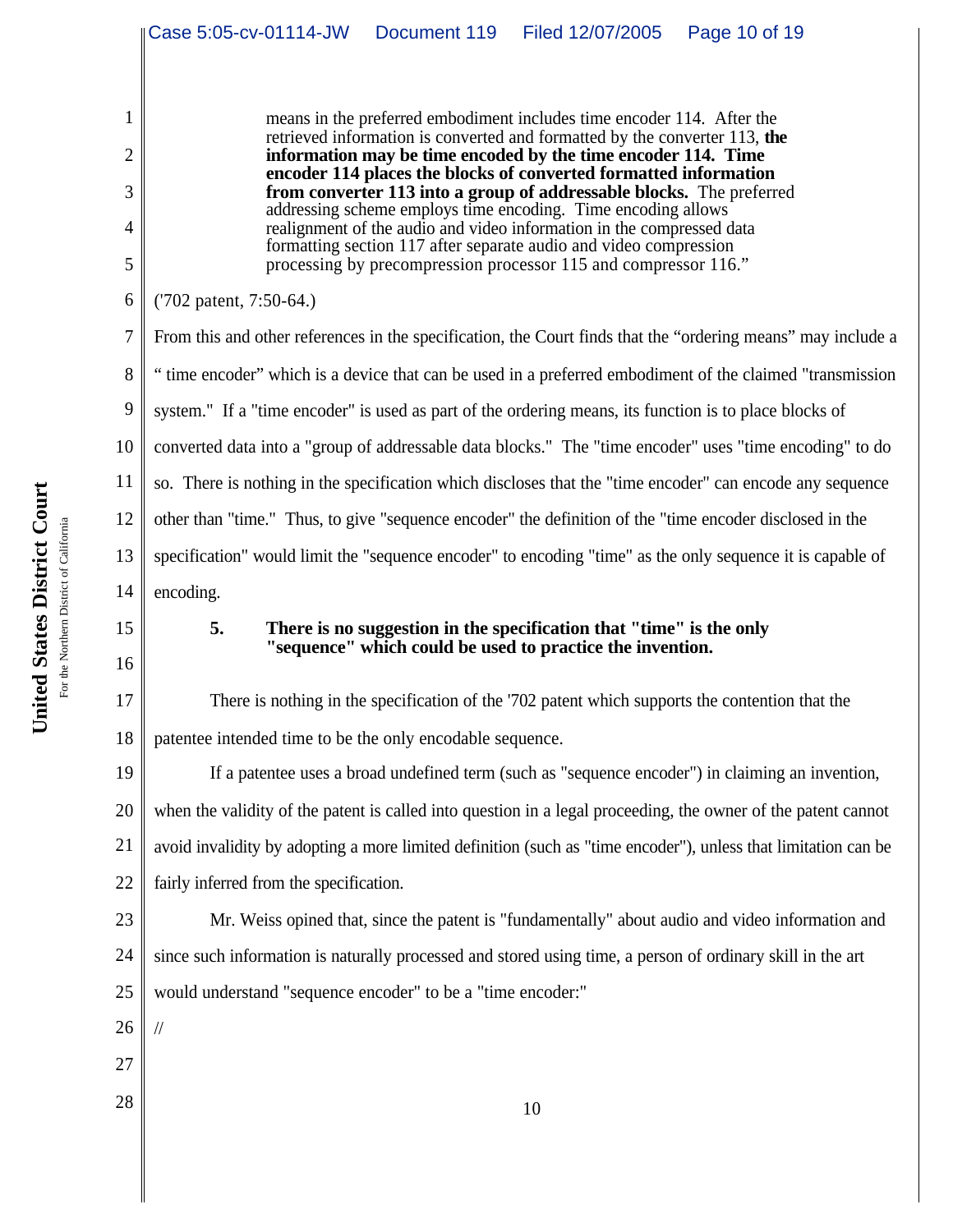|                     | Case 5:05-cv-01114-JW                                                                                          | Document 119 | Filed 12/07/2005                                                                                                                                                                                                                          | Page 11 of 19                                                                                                                                                             |
|---------------------|----------------------------------------------------------------------------------------------------------------|--------------|-------------------------------------------------------------------------------------------------------------------------------------------------------------------------------------------------------------------------------------------|---------------------------------------------------------------------------------------------------------------------------------------------------------------------------|
| 1<br>$\overline{2}$ | Q.                                                                                                             |              | "sequence" can mean any sequence and not necessarily a time sequence, why would a person of ordinary skill in the art understand the term<br>"sequence encoder" to be a time encoder rather than some other encoder                       | Now, if as you said earlier without regard to any part of the patent the term                                                                                             |
| 3                   | in the context of this patent?                                                                                 |              |                                                                                                                                                                                                                                           |                                                                                                                                                                           |
| 4<br>5              | A.                                                                                                             |              | Because this patent is fundamentally about video and audio processing and<br>storage and handling and the natural way that video and audio are, are –<br>their inherent structure is along a time line. They are naturally divided by $-$ |                                                                                                                                                                           |
| 6                   | into time.<br>$(TR. 161:2-13.)$                                                                                |              |                                                                                                                                                                                                                                           |                                                                                                                                                                           |
| 7                   | However, on cross-examination, Mr. Weiss acknowledged that, based on the specification, time                   |              |                                                                                                                                                                                                                                           |                                                                                                                                                                           |
| 8                   | was not the only natural sequence for organizing the type of data covered by the invention:                    |              |                                                                                                                                                                                                                                           |                                                                                                                                                                           |
| 9<br>10             | Q.<br>time?                                                                                                    |              |                                                                                                                                                                                                                                           | And so you agree that as of the time of the filing of the patent application in January<br>of 1991 packets of data were organized and in sequences that were unrelated to |
| 11                  | A.                                                                                                             |              | I think you last said they could be and yes they could be.                                                                                                                                                                                |                                                                                                                                                                           |
| 12                  | And they actually were; correct?<br>Q.                                                                         |              |                                                                                                                                                                                                                                           |                                                                                                                                                                           |
| 13                  | In some applications they were.<br>A.                                                                          |              |                                                                                                                                                                                                                                           |                                                                                                                                                                           |
| 14                  | $(TR. 210:9-16.)$                                                                                              |              |                                                                                                                                                                                                                                           |                                                                                                                                                                           |
| 15                  |                                                                                                                |              |                                                                                                                                                                                                                                           | Later, in his testimony, Mr. Weiss acknowledged that a "time encoder" was only "one example" of                                                                           |
| 16                  | the broader term "sequence encoder." (TR. 225:10-14.) He stated his opinion that the terms were                |              |                                                                                                                                                                                                                                           |                                                                                                                                                                           |
| 17                  | synonymous was based on a process of elimination. In other words, since a "time encoder" and an                |              |                                                                                                                                                                                                                                           |                                                                                                                                                                           |
| 18                  | "identification encoder" were the only encoder mentioned in embodiments of the invention, by process of        |              |                                                                                                                                                                                                                                           |                                                                                                                                                                           |
| 19                  | elimination, Mr. Weiss drew the conclusion that the "sequence encoder" meant the "time encoder." Mr.           |              |                                                                                                                                                                                                                                           |                                                                                                                                                                           |
| 20                  | Weiss' testimony went beyond the bounds of his expertise. The Court rejects his methodology.                   |              |                                                                                                                                                                                                                                           |                                                                                                                                                                           |
| 21                  | Furthermore, it is fundamental that while the specification should be consulted to obtain an                   |              |                                                                                                                                                                                                                                           |                                                                                                                                                                           |
| 22                  | understanding of a claim, the limitation of a preferred embodiment disclosed in the specification is not to be |              |                                                                                                                                                                                                                                           |                                                                                                                                                                           |
| 23                  | read into a claim, unless reading the limitation in is required by the language of the claim. As the Federal   |              |                                                                                                                                                                                                                                           |                                                                                                                                                                           |
| 24                  | Circuit observed in Phillips v. AWH Corp., "although the specification often describes very specific           |              |                                                                                                                                                                                                                                           |                                                                                                                                                                           |
| 25                  | embodiments of the invention, we have repeatedly warned against confining the claims to those                  |              |                                                                                                                                                                                                                                           |                                                                                                                                                                           |
| 26                  | embodiments." 415 F.3d 1303 at 1323 (Fed. Cir. 2005). There are notable exceptions to the rule for not         |              |                                                                                                                                                                                                                                           |                                                                                                                                                                           |
| 27                  | limiting the claim to a preferred embodiment, such as when the preferred embodiment is described in the        |              |                                                                                                                                                                                                                                           |                                                                                                                                                                           |
| 28                  |                                                                                                                |              | 11                                                                                                                                                                                                                                        |                                                                                                                                                                           |
|                     |                                                                                                                |              |                                                                                                                                                                                                                                           |                                                                                                                                                                           |
|                     |                                                                                                                |              |                                                                                                                                                                                                                                           |                                                                                                                                                                           |

United States District Court **United States District Court** For the Northern District of California For the Northern District of California

I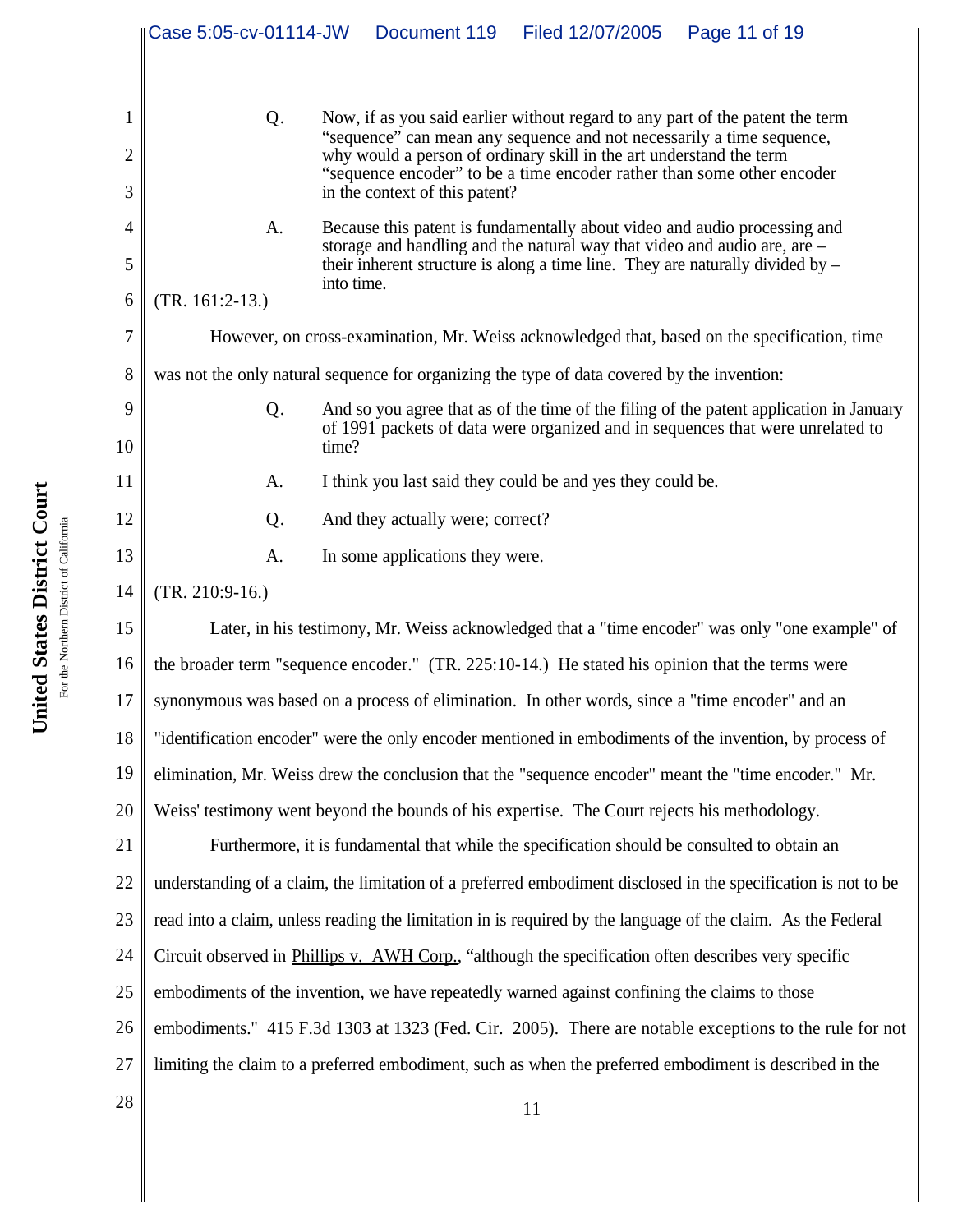1 2 specification as the invention itself. In other words, where the patentee describes an embodiment as being the only way of utilizing the invention, it is permissible to limit the claim to the embodiment.

3 4 5 6 In this case, given the types of materials which can be transmitted in practicing the invention (books, photographs, musical instruments and other items–digitized for transmission) from the specification, there is no basis for the Court to conclude that "time" is the only sequence which one skilled in the art would have used in 1991 to practice the invention.

7

8

9

11

#### **6. To import into "sequence encoder" the definition "time encoder" as disclosed in the specification would be importing a limitation which the patentee expressly did not import.**

Accepting Acacia & definition of "sequence encoder" would violate the doctrine of claim

10 construction, called "claim differentiation."<sup>2</sup>

In deciding the scope of a claim, the Court is obliged to consider the other claims in the patent.

12 Howes v. Medial Components, Inc., 814 F2d 638, 643 (Fed. Cir. 1987); Moeller v. Ionetics, Inc., 794

13 F2d 653, 656 (Fed. Cir. 1986). Under the doctrine of "claim differentiation," the presence

14 of limitations in narrow claims is evidence that these limitations are not to be read into a broader claim.

15 The patentee is entitled both to a narrow claim particularly directed to a preferred embodiment described in

16 the specification and to a broad claim which defines the invention without reference to those details. The

17 presence of the narrow claim negates limiting the broad claim to the preferred embodiment. The presence

18 of a specific limitation in one claim gives special significance to the absence of that specific limitation in

19 another claim, in that it shows that when the limitation was intended it was expressed. Hoganas AB v.

20 Dresser Indus., Inc., 9 F.3d 949, 950 (Fed. Cir. 1993) (quoting E.I. Du Pont de Nemours & Co. v.

21 Phillips Petroleum Co., 849 F.2d 1430, 1433 (Fed. Cir.), cert. denied, 488 U.S. 986 (1988); SRI Int'l v.

- 22 Matsushita Elec. Corp. of Am., 775 F.2d 1107, 1122 (Fed. Cir. 1985).
- 23

//

- 24
- 25

26 27 <sup>2</sup>The Court has previously considered and rejected Acacia's argument that "sequence encoder" should be defined as the time encoder disclosed in the specification. The Court reconsiders its ruling in light of the briefs and testimony presented at the September hearing.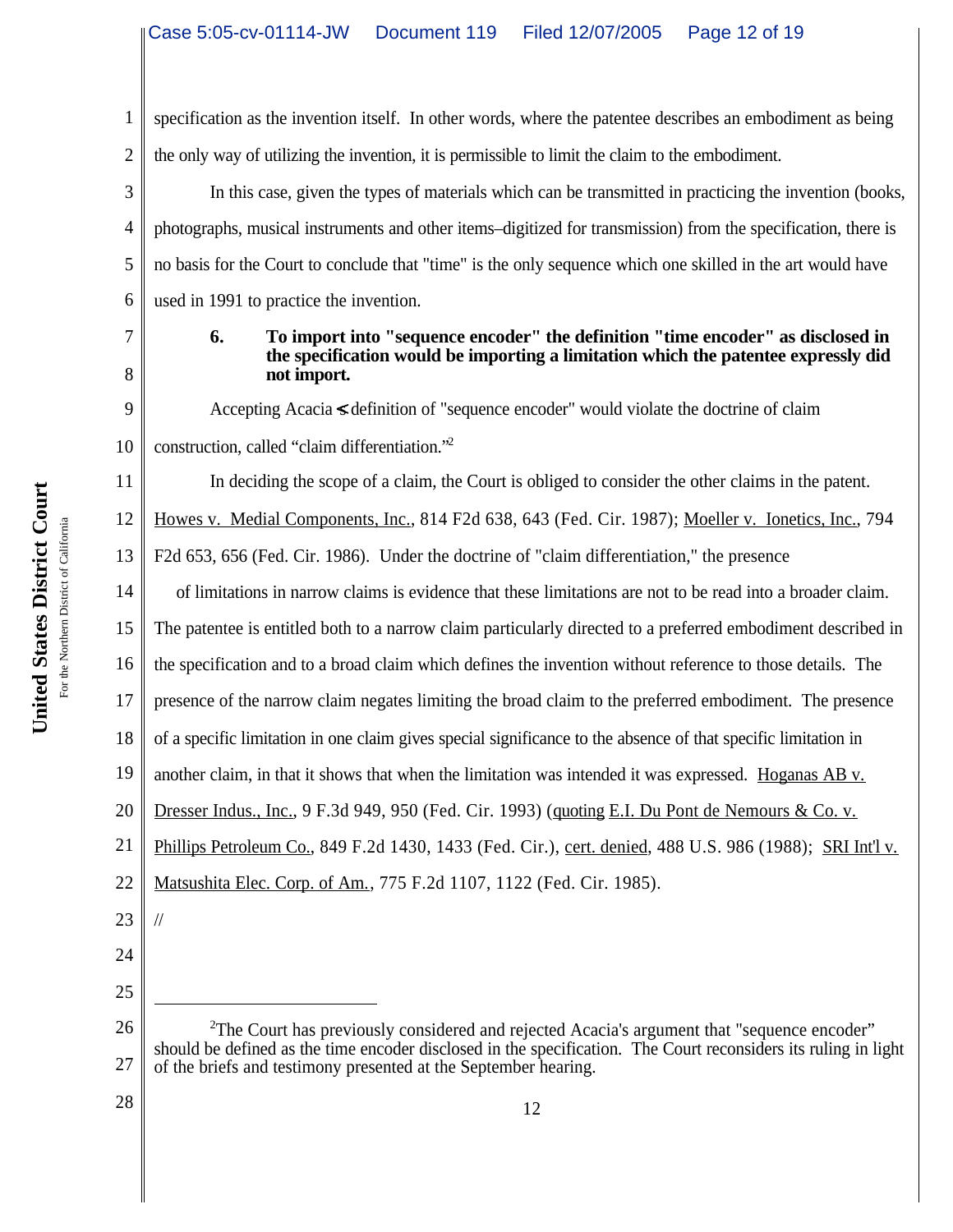In this case, dependent claim 7 reads:

A communication system as recited in Claim 1**, wherein said sequence encoder transforms digital data blocks into a group of addressable data blocks**.

4 5 6 7 8 9 10 The Court has construed the apparatus which transforms digital data blocks into a group of addressable data blocks to be the "time encoder," which is part of the ordering means. The same terms should be given the same meaning in all of the claims, unless it is clear from the specification that the terms have different meanings. Fin Control SYS. Pty. v. AM, Inc., 265 F.3d 1311, 1318 (Fed. Cir. 2001). Based on their common function, the Court finds that "sequence encoder that transforms digital data blocks into a group of addressable data blocks" in claim 7 is the same device as the one described in the specification as part of the ordering means called the "time encoder," which transforms the data into a "group of addressable blocks," employing "time" as the preferred addressing scheme.

12 13 14 15 16 17 Claim 1 differs from claim 7 it that it does not limit the sequence encoder to one which transforms digital data blocks into a group of addressable data blocks nor is it limited to using time as the preferred addressing scheme. Therefore, claim 1 is broader than the sequence encoder disclosed in claim 7. The sequence encoder in claim 1 could possibly be the ordering means and the structure in claim 7 could possibly be the time encoder.<sup>3</sup> Hence, the Court cannot infer that the "sequence encoder" is a "time encoder" as that term is used in the patent specification.

18 19 The Court examined Bancorp Services and Network Commerce to see if those cases involved claim differentiation issues. In those decisions, the Federal Circuit did not address whether an unlimited

20

1

2

3

11

21 22

<sup>23</sup> 24 25 26 27 <sup>3</sup>The "sequence encoder" in claims 7 could be construed to read on the "ordering means" in the written description. This is consistent with the testimony of Mr. Weiss, where he said that other encoding schemes, besides time encoding, may be used in the system (TR. 212:20-24, 224-225.) These other encoding schemes would be necessitated by source library items that contained other than audio/video information, like books or violins. There may also be other functions associated with the ordering means. Mr. Weiss said that he would have known how to build a time encoder, since time encoding techniques were well known in 1991 (TR. 174.) However, it would not have been obvious how to build the "ordering means," since the written description does not fully specify all the functions nor does it teach any structure for the "ordering means" from which such functions could be deduced.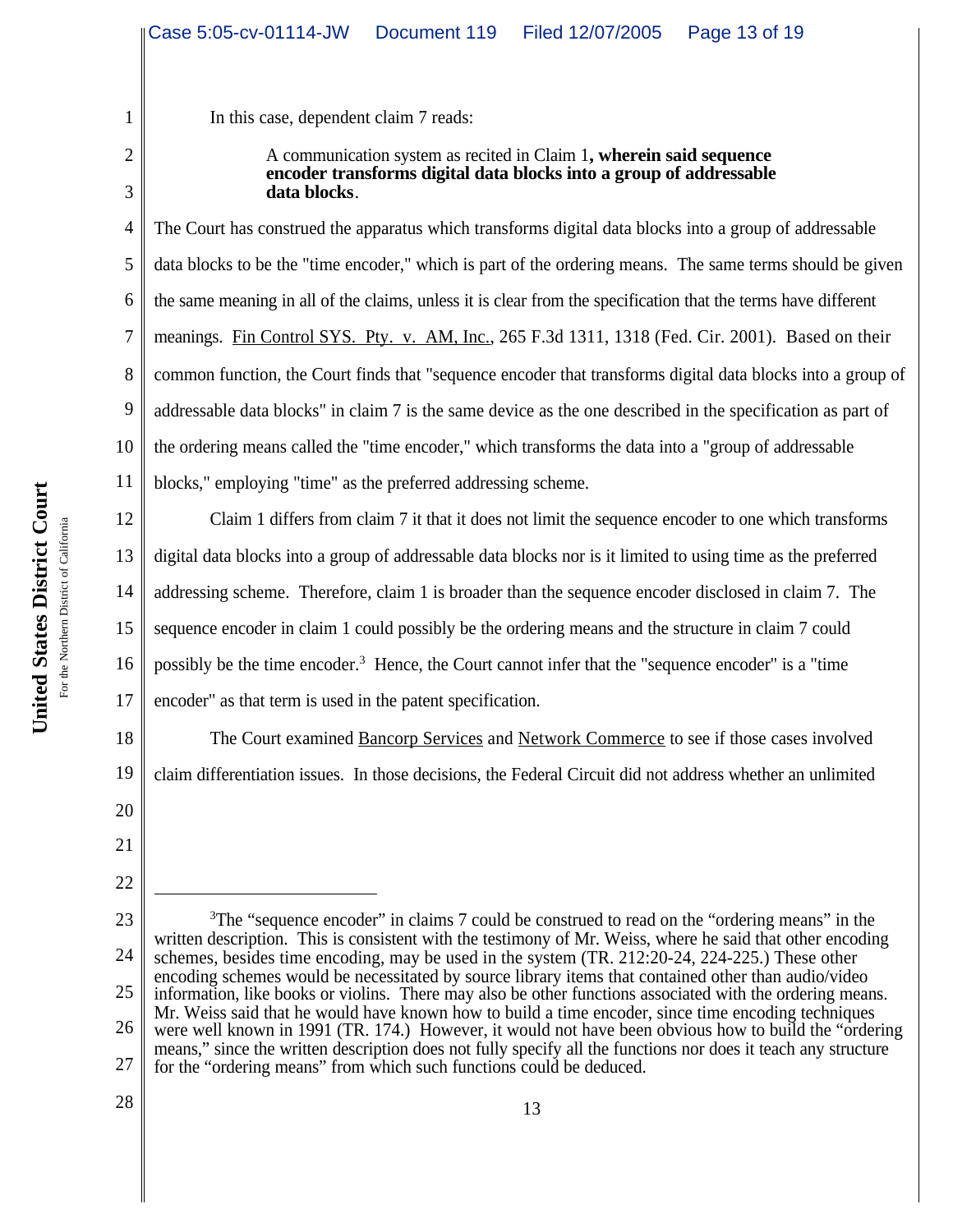1 2 element in an independent claim should be given a definition which would import the sole limitation of a dependent claim. Therefore, those cases are not authority for construing the subject patent.<sup>4</sup>

However, upon reconsideration the Court limits its finding of indefiniteness to the independent claims 1, 17 and dependent claim 32. Dependent claims "shall be presumed valid even though dependent upon an invalid claim." 35 U.S.C. § 282. The Court leaves for later consideration upon motions by the parties whether or not the limitations in dependent claims 7, 18 and 33 provide additional information about "sequence encoder" to allow the Court to define it and to satisfy the definiteness requirement.

8 9

3

4

5

6

7

# **7. There is a lack of indication of a cooperative relationship between the "sequence encoder" and the other elements of the claim.**

10 11 12 13 14 Patents claiming a system, are indefinite under §112 if the claim does not recite structural relationships of essential elements. See In re Collier, 397 F.2d 1003 (C.C.P.A. 1968). If the system is one for which the relationship of elements is conventional and commonly known, the Court can take notice of a relationship, even if one is not stated. However, when the element is not known in the field of invention, the claim must specify the relationship.

15 16 17 18 19 20 Claims 1 and 32 of the '702 patent disclose a communication system, comprising a transmission system and a reception system. The "sequence encoder" is disclosed as an element of the transmission system. Unlike other elements of claims 1 and  $32<sup>5</sup>$ , the term "a sequence encoder" omits disclosure of a cooperative relationship with the other elements. There is no specification of its input or its output. This omission is particularly troublesome because as a coined term which is not defined, there is no way to determine a relationship.

21

22

23

<sup>24</sup> 25 <sup>4</sup>The Court also considered Masami Corp. v. Mallinckrodt, Inc., 18 Fed. Appx. 852 (Fed. Cir. 2001), where the court found "adaptive filter" and "adaptive signal processor" to mean an "adaptive noise canceler." The latter term was used interchangeably with the other terms during the prosecution of the patent and in dependent claims. No such interchangeable use is involved in this case.

<sup>26</sup> 27 <sup>5</sup>Claim 7 also lacks an express relationship between the "sequence encoder" and the other elements. The term "in data communication with" is lacking. However, if the "sequence encoder" in Claim 7 is equated with the "time encoder," the specification shows a relationship.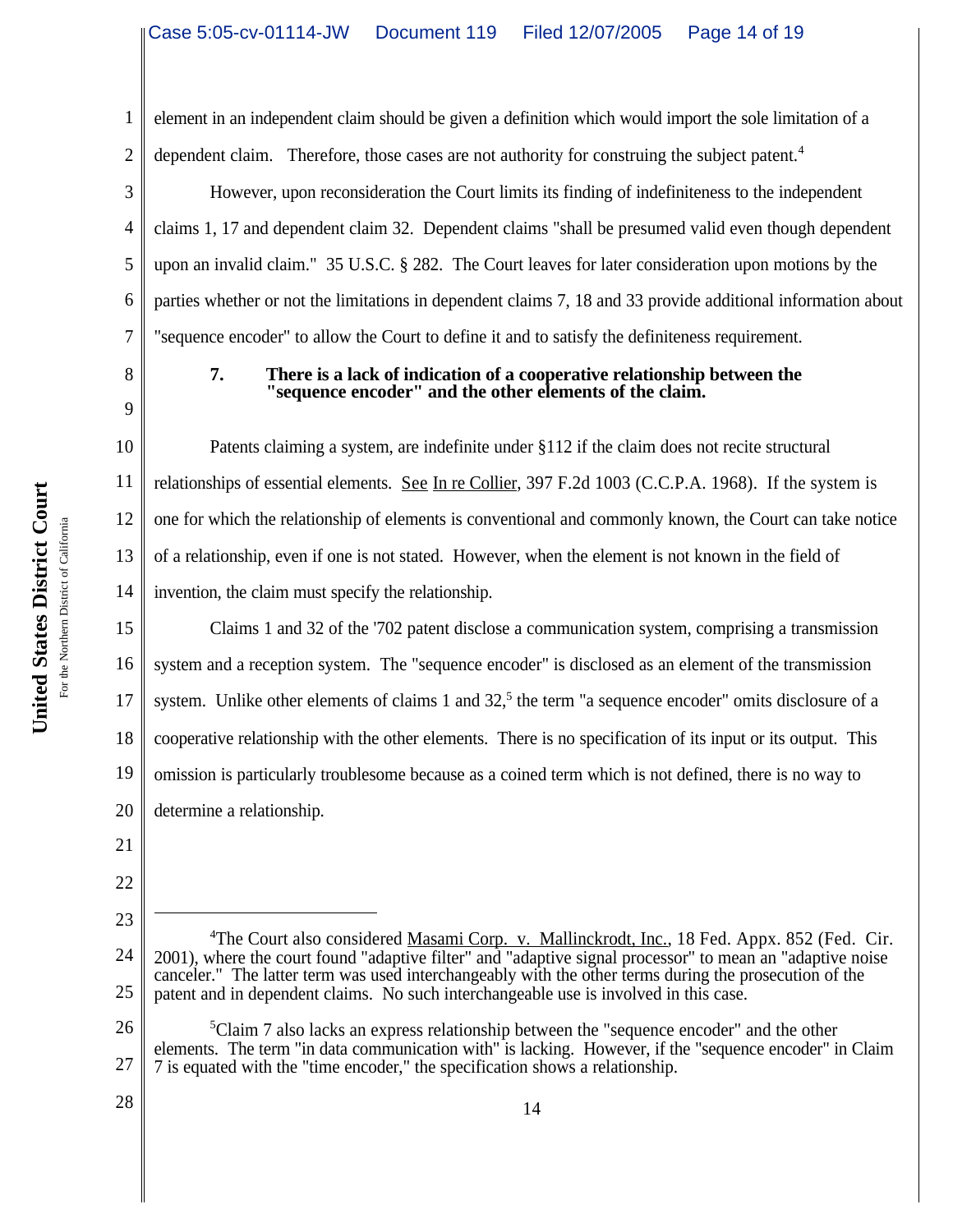1 2 3 Thus, an additional basis for indefiniteness of claims 1 and 32 is the lack of a disclosed cooperative relationship between the "sequence encoder" and the other elements leaves a gap between essential structural connections.<sup>6</sup>

**E. "Identification encoder."**

4

5

6

**1. The term "identification encoder" is a coined technical term which is ambiguous.**

7 8 9 10 The Court confirms its tentative finding that the term "identification encoder" had no ordinary and customary meaning to one skilled in the art at the time of the invention. Mr. Weiss, Acacia's expert witness on the meaning of the term, testified that "identification encoder" had no ordinary meaning to one skilled in the art. (TR. 64:18-21.)

11 12 13 14 15 Since the term has no plain meaning, the Court looks to the patent specification to see if the patentee defined the apparatus. Unlike the "sequence encoder," the written description contains references to "identification encoder." Among others, the written description contains the following references to unrelated preferred functions of the "identification encoder" occurring at various unspecified times in the transmission system:

1. The identification encoder 112 gives a unique identification code to items stored in a compressed data library (6:34-35);

2. Performs storage encoding (giving the item a unique identification code, optionally logging details about the item, called program notes, and assigning the item a popularity code) just prior to conversion of the item for transmission to reception system, at any item after starting the conversion process, or after storing the item in the compressed data library  $(6:34-42);$ 

- 23 24 3. Preferably assigns: a unique identification code, a file address, a popularity code and input program notes (6:43-48);
	- 4. Inputs digital signal to digital input receiver (6:62-64);

16

17

18

19

20

21

22

25

<sup>27</sup> <sup>6</sup>As shown in claims 17 and 18, the patentee was capable of specifying a relationship between the "sequence encoder" and other claim elements if there are any.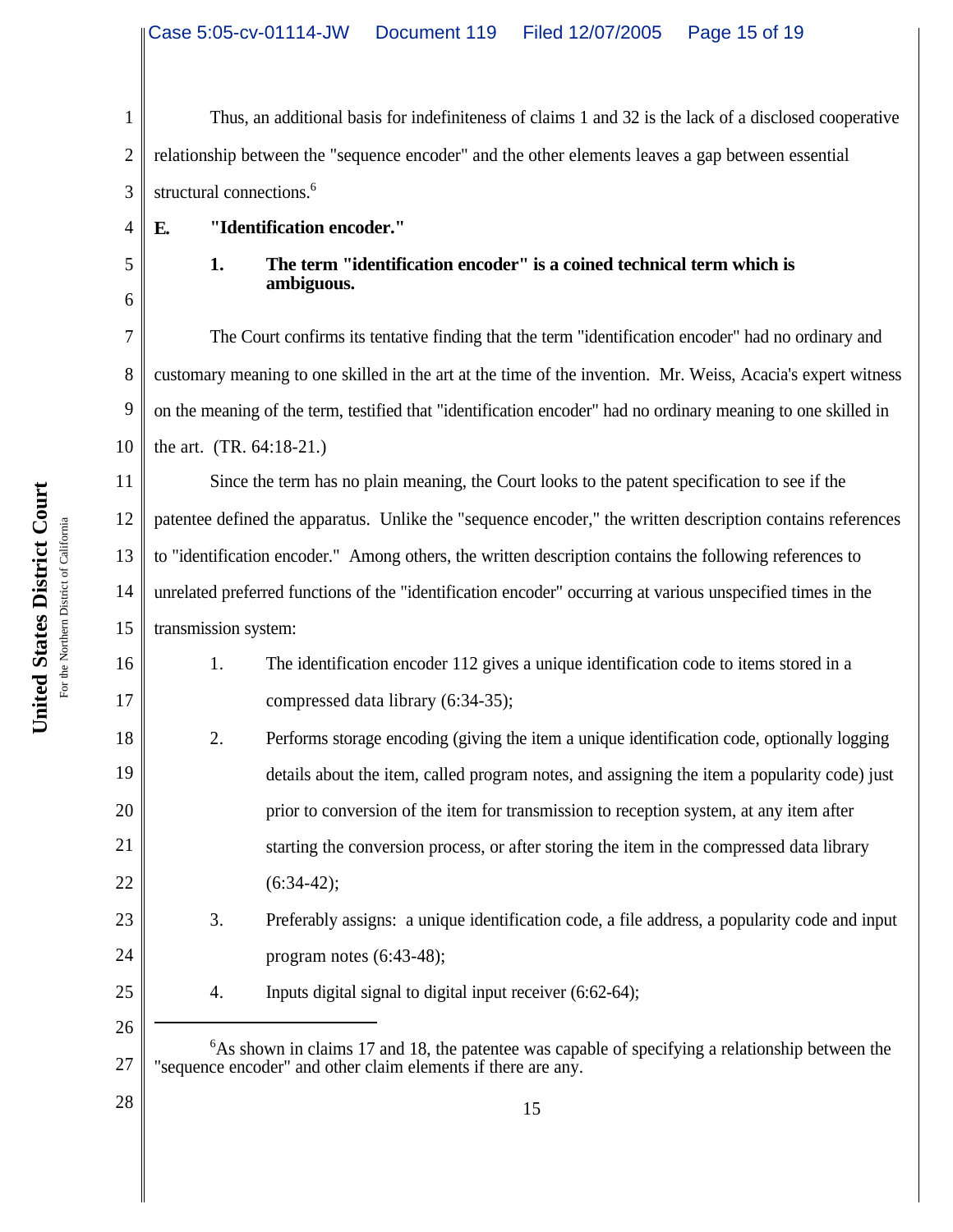|              | Case 5:05-cv-01114-JW                                                                                       | Document 119<br>Filed 12/07/2005<br>Page 16 of 19                                                                                                 |  |  |  |
|--------------|-------------------------------------------------------------------------------------------------------------|---------------------------------------------------------------------------------------------------------------------------------------------------|--|--|--|
|              |                                                                                                             |                                                                                                                                                   |  |  |  |
| $\mathbf{1}$ | 5.                                                                                                          | Inputs analog signal to analog-to-digital converter (7:6-8);                                                                                      |  |  |  |
| 2            | 6.                                                                                                          | Passes previously compressed items directly to the compressed data library (7:36-41);                                                             |  |  |  |
| 3            | 7.                                                                                                          | Allows entry of item notes and production credits (10:45-51);                                                                                     |  |  |  |
| 4            | 8.                                                                                                          | Maps item addresses to item names as an alternative method of accessing items (10:52-                                                             |  |  |  |
| 5            |                                                                                                             | 53);                                                                                                                                              |  |  |  |
| 6            | 9.                                                                                                          | Operates a program which updates a master item database containing facts regarding items                                                          |  |  |  |
| 7            |                                                                                                             | in the compressed data library system $(10:56-59)$ ;                                                                                              |  |  |  |
| 8            | 10.                                                                                                         | Generates a unique address code which makes access to the requested data possible                                                                 |  |  |  |
| 9            |                                                                                                             | $(10:43-44).$                                                                                                                                     |  |  |  |
| 10           |                                                                                                             | As the Court stated in its July 12 Order, although some of the functions of the "identification"                                                  |  |  |  |
| 11           |                                                                                                             | encoder" are set out, there is no description of a structure which performs those functions. Apparatus                                            |  |  |  |
| 12           | claims cover what a device is, not what a device does. See Hewlett Packard Co. v. Bausch & Lomb, Inc.,      |                                                                                                                                                   |  |  |  |
| 13           | 909 F.2d 1464, 1468 (Fed. Cir. 1990). Figure 2a contains a block diagram designated "112" and labeled       |                                                                                                                                                   |  |  |  |
| 14           | "IDENTIFICATION ENCODING PROCESS." A label entitled "Encoding Process" is more indicative of                |                                                                                                                                                   |  |  |  |
| 15           | a method claim than it is of an apparatus claim. Indeed, the '992 patent, which is based on the same        |                                                                                                                                                   |  |  |  |
| 16           | specification as the '702 patent, contains a method claim 41 which discloses identification encoding not as |                                                                                                                                                   |  |  |  |
| 17           | an apparatus, but as a step in a method:                                                                    |                                                                                                                                                   |  |  |  |
| 18           |                                                                                                             | 41. A method of transmitting information to remote locations, the<br>transmission method comprising the steps, performed by a transmission        |  |  |  |
| 19           |                                                                                                             | system, of:<br>storing items having information in a source material library;                                                                     |  |  |  |
| 20           |                                                                                                             | retrieving the information in the items from the source material library;<br>assigning a unique identification code to the retrieved information; |  |  |  |
| 21           |                                                                                                             | placing the retrieved information into a predetermined format as formatted<br>data;                                                               |  |  |  |
| 22           |                                                                                                             | placing the formatted data into a sequence of addressable data blocks;<br>compressing the formatted and sequenced data blocks;                    |  |  |  |
| 23           |                                                                                                             | storing as a file, the compressed, formatted, and sequenced data blocks<br>with the assigned unique identification code; and                      |  |  |  |
| 24           |                                                                                                             | sending at least a portion of the file to one of the remote locations.                                                                            |  |  |  |
| 25           | $(992\;24:54-25:5)$                                                                                         |                                                                                                                                                   |  |  |  |
| 26           |                                                                                                             | Notwithstanding the "process" label, based on the written description the Court finds that block                                                  |  |  |  |
| 27           |                                                                                                             | "112" is a diagram of what the patentee meant by "identification encoder." However, the references to                                             |  |  |  |
| 28           |                                                                                                             | 16                                                                                                                                                |  |  |  |
|              |                                                                                                             |                                                                                                                                                   |  |  |  |
|              |                                                                                                             |                                                                                                                                                   |  |  |  |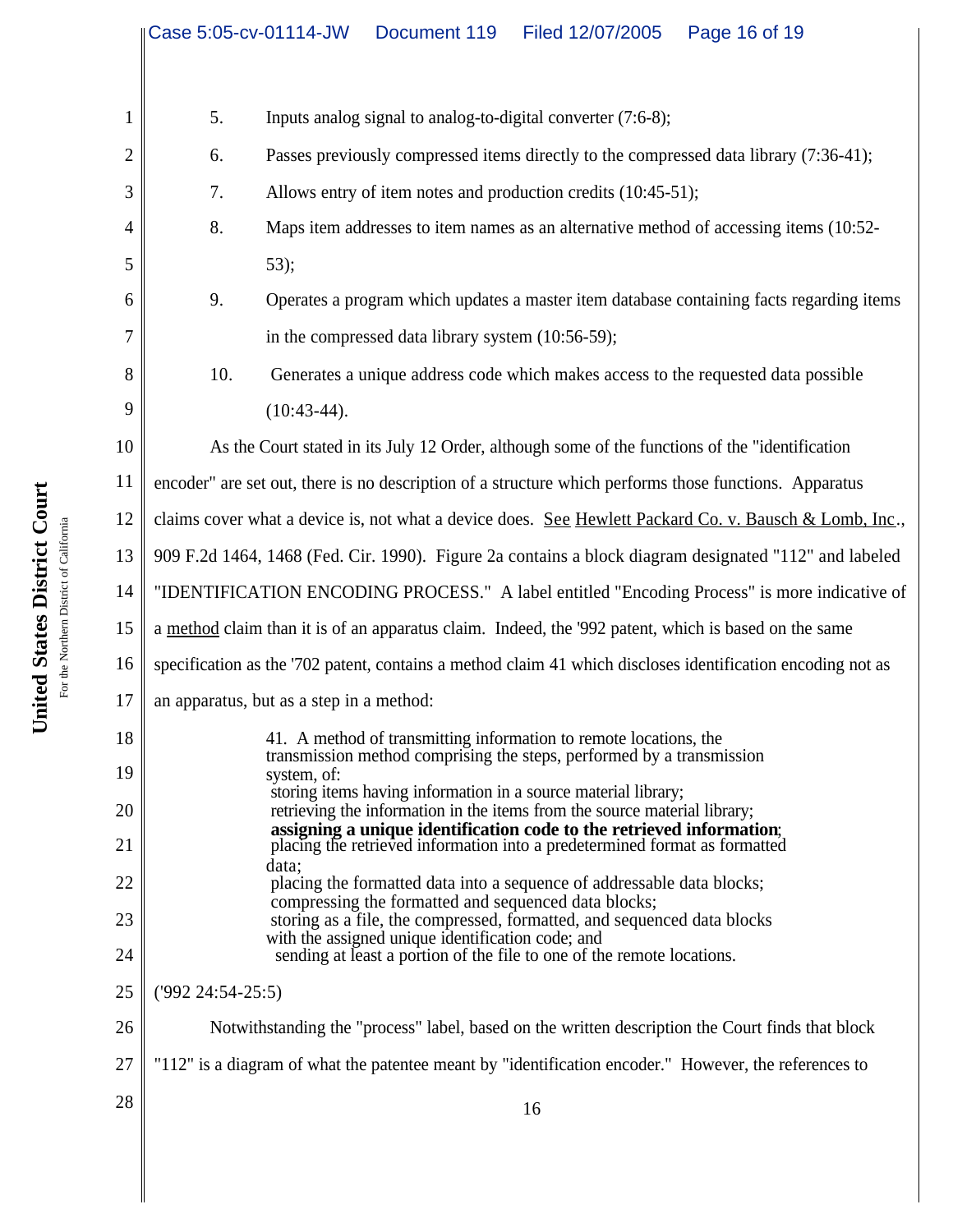1 2 3 4 block 112 in the specification do not assist the Court in defining what an "identification encoder" is. All that the specification does is to describe what the "identification encoder" preferably must do. The specification does not disclose a circuit, a computer operating a software algorithm, or other apparatus which performs the functions designated for the "identification encoder."

5 6 7 8 9 10 Under certain circumstances, it may be permissible to claim invention of an apparatus and include in the specification only a block diagram along with a description of some of its functions. However, this method of claiming an apparatus is only permissible if the device is a conventional one, such that a person of ordinary skill would readily understand what the device is. Claiming an apparatus using only a block diagram with functional description is indefinite when the patentee names the device using a coined term and the various functions could be performed by an indefinite variety of devices.

Acacia's expert witness, Mr. Weiss, testified:

| Q.<br>A.<br>$\mathop{\mathrm{Q}}\limits_{\mathrm{A}}$ . | Does the '702 patent identify any single structure for identification encoder?<br>No, it does not.<br>Does the '702 patent require any single structure for identification encoder?<br>Does it require? No, it does not.    |
|---------------------------------------------------------|-----------------------------------------------------------------------------------------------------------------------------------------------------------------------------------------------------------------------------|
| $(TR. 146:10-15.)$                                      | * * *                                                                                                                                                                                                                       |
| Q.                                                      | Take a look at column 6, line 39 through 42. What else, if anything, would<br>the hypothetical person of ordinary skill have understood about the<br>identification encoder from reading that portion of the specification? |
| А.<br>$\sqrt{mn}$                                       | that the identification encoder could similarly be located at any of those<br>places in the system.                                                                                                                         |

18 (TR. 93:5-18.)

19 20 21 22 23 24 25 26 27  $\begin{array}{c|c|c|c|c} \hline 28 & 17 \end{array}$ At one point, Mr. Weiss stated that the only non-optional function of the "identification encoder" was "assigning a unique identification code." His stated assessment was based on the wording of the patent description. On the basis of Mr. Weiss' opinion, Acacia contends that the only function to be included in the construction of "identification encoder" is assignment of a unique identification code. The Court, however, must also include functions which may be worded as optional, but which would render the invention inoperable were they not included. If the Court did not do so, the patent would have no utility. Indeed, at another point in his testimony, Mr. Weiss disagreed with the "only non-optional function" analysis, stating that one would have to list other functions of the "identification encoder." (TR. 291-293.)

11

12

13

14

15

16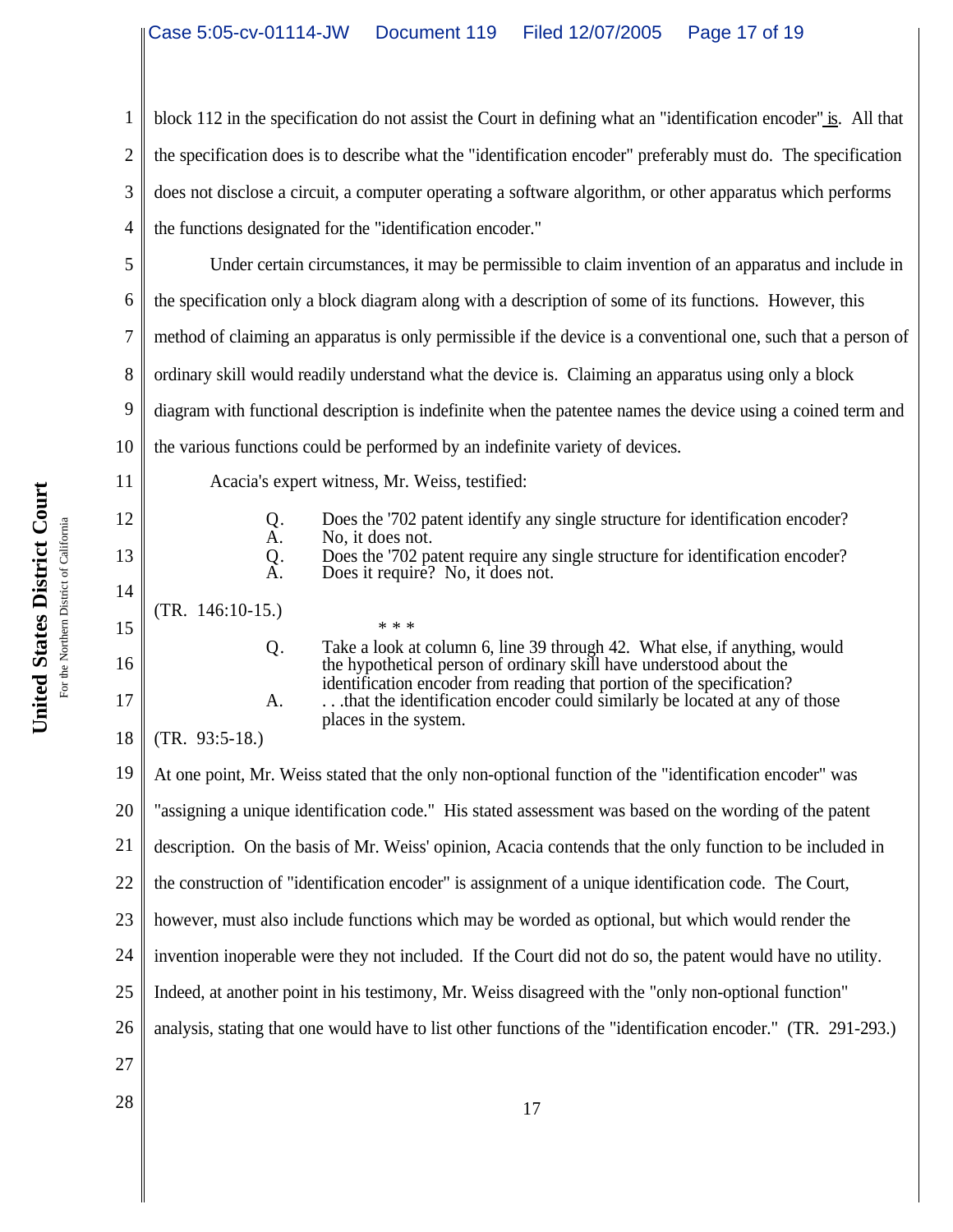1 2 3 4 5 6 7 8 The Court confirms its earlier conclusion that at the time of the invention, one of ordinary skill in the art would not understand the scope or bounds of the structure of the term "identification encoder" when that term is read in light of the specification, rendering the claim term "identification encoder" indefinite. In its July 12 Order, the Court defined the term by using its nonspecific function—encoding an identification—and defined it as an apparatus for performing that function. The Court now concludes that this functional definition is insufficient to comply with the requirement of definiteness. The Court finds "identification encoder" indefinite and on that basis finds claims 1, 17 and 27 invalid. As with the "sequence encoder," the Court leaves for later consideration the affect of this finding on dependent claims.

#### **V. CONCLUSION**

10 The Court concludes that the claim term "sequence encoder" is indefinite and renders independent claims 1, 17 and dependent claim 32 of the '702 patent invalid. The Court reserves for later proceedings whether the invalidity of claims 1 and 17 affect the validity of each claim which depend from these claims. 35 U.S.C. § 282.

14 15 16 The Court concludes that the claim term "identification encoder" is indefinite and renders independent claims 1, 17 and 27 of the '702 patent invalid. The Court also reserves for later proceedings whether the invalidity of the independent claims affect the validity of claims which depend from them.

17 18 19 20 21 22 23 The Court invites any party desiring to file motions based on this Order to do so in accordance with the Local Rules of the Court. The Court also invites the parties to tender to the Court requests for construction of other terms. To accommodate potential motions and further claim construction proceedings, the Court specially sets a hearing on **February 24, 2006 at 9:00 a.m.** to hear any such motions. If no motions are filed, the parties are ordered to appear on that date at **10:00 a.m.** for a case management conference. In advance of the scheduled proceedings, the Court will advise the parties of the matters which it will consider and what pre-conference submissions are required.

24 25

9

11

12

13

26 Dated: December 7, 2005

27

James Wase

JAME\$⁄WARE United States District Judge

 $\begin{array}{c|c|c|c|c} \hline 28 & 18 \end{array}$